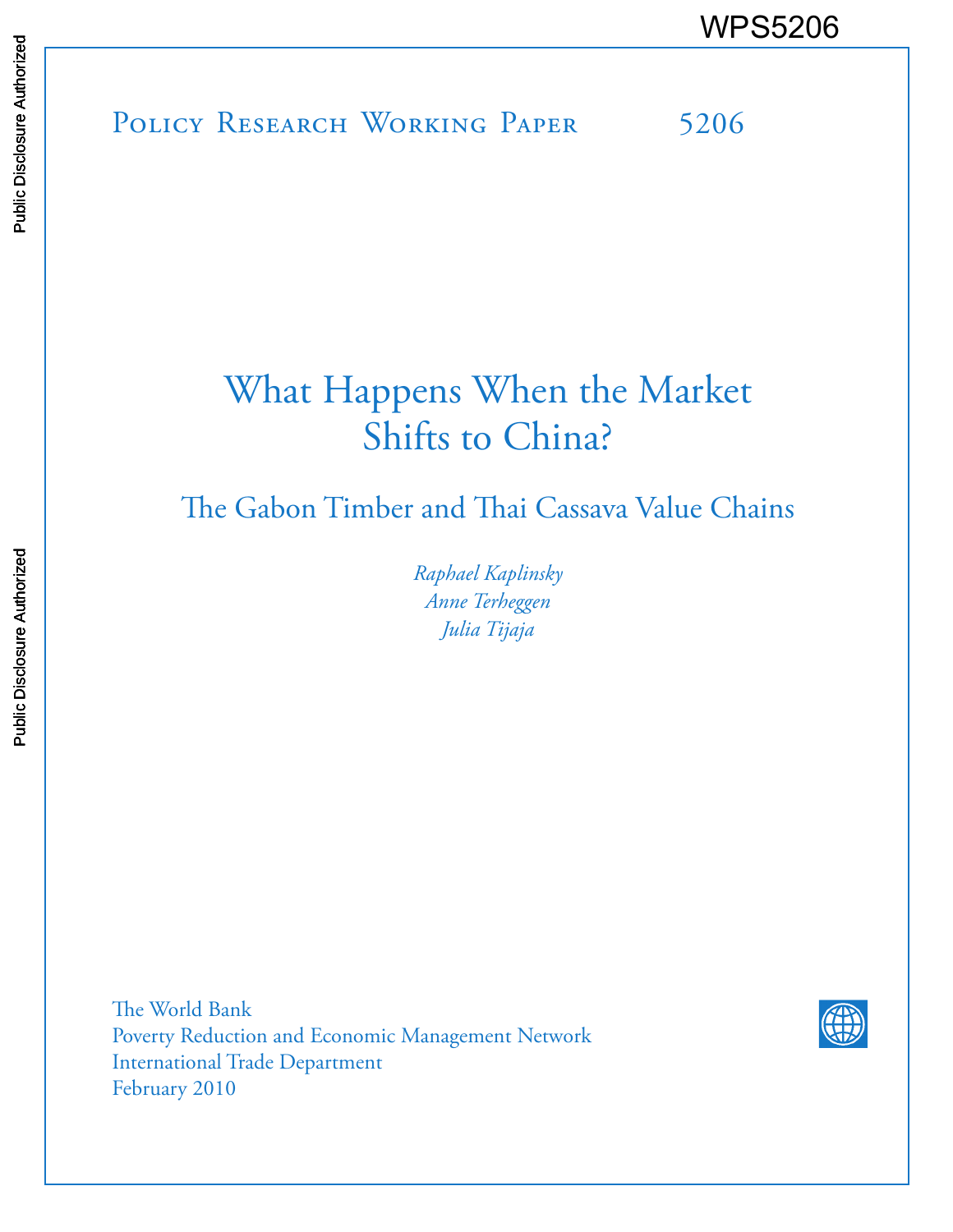#### POLICY RESEARCH WORKING PAPER 5206

# **Abstract**

Rapid economic growth in China has boosted its demand for commodities. At the same time, many commodity sectors have experienced declining demand from highincome northern economies. This paper examines two hypotheses of the consequences of this shift in final markets for the organization of global value chains in general, and for the role played in them by southern producers in particular. The first is that there will be a

decline in the importance of standards in global value chains. The second is that there will be increasing constraints in the ability of low-income producers to upgrade to higher value niches in their chains. Detailed case studies of the Thai cassava industry and the Gabon timber sector confirm both these hypotheses. It remains to be seen how widespread these trends are across other sectors.

This paper—a product of the DFID supported Global Trade and Financial Architecture (GTFA) project—is part of a larger effort to explore the effects of the world economic crisis on global value chains. The authors are grateful to Olivier Cattaneo and Cornelia Staritz for helpful comments on an earlier draft. Views expressed are the author's alone and not necessarily those of the World Bank or its Executive Directors, nor the countries they represent, nor of the institutions providing funds for this research project. Policy Research Working Papers are also posted on the Web at http://econ. worldbank.org. The authors may be contacted at r.kaplinsky@open.ac.uk. More information about the Open University Commodities Programme is available at www.commodities.open.ac.uk.

*The Policy Research Working Paper Series disseminates the findings of work in progress to encourage the exchange of ideas about development*  issues. An objective of the series is to get the findings out quickly, even if the presentations are less than fully polished. The papers carry the *names of the authors and should be cited accordingly. The findings, interpretations, and conclusions expressed in this paper are entirely those of the authors. They do not necessarily represent the views of the International Bank for Reconstruction and Development/World Bank and its affiliated organizations, or those of the Executive Directors of the World Bank or the governments they represent.*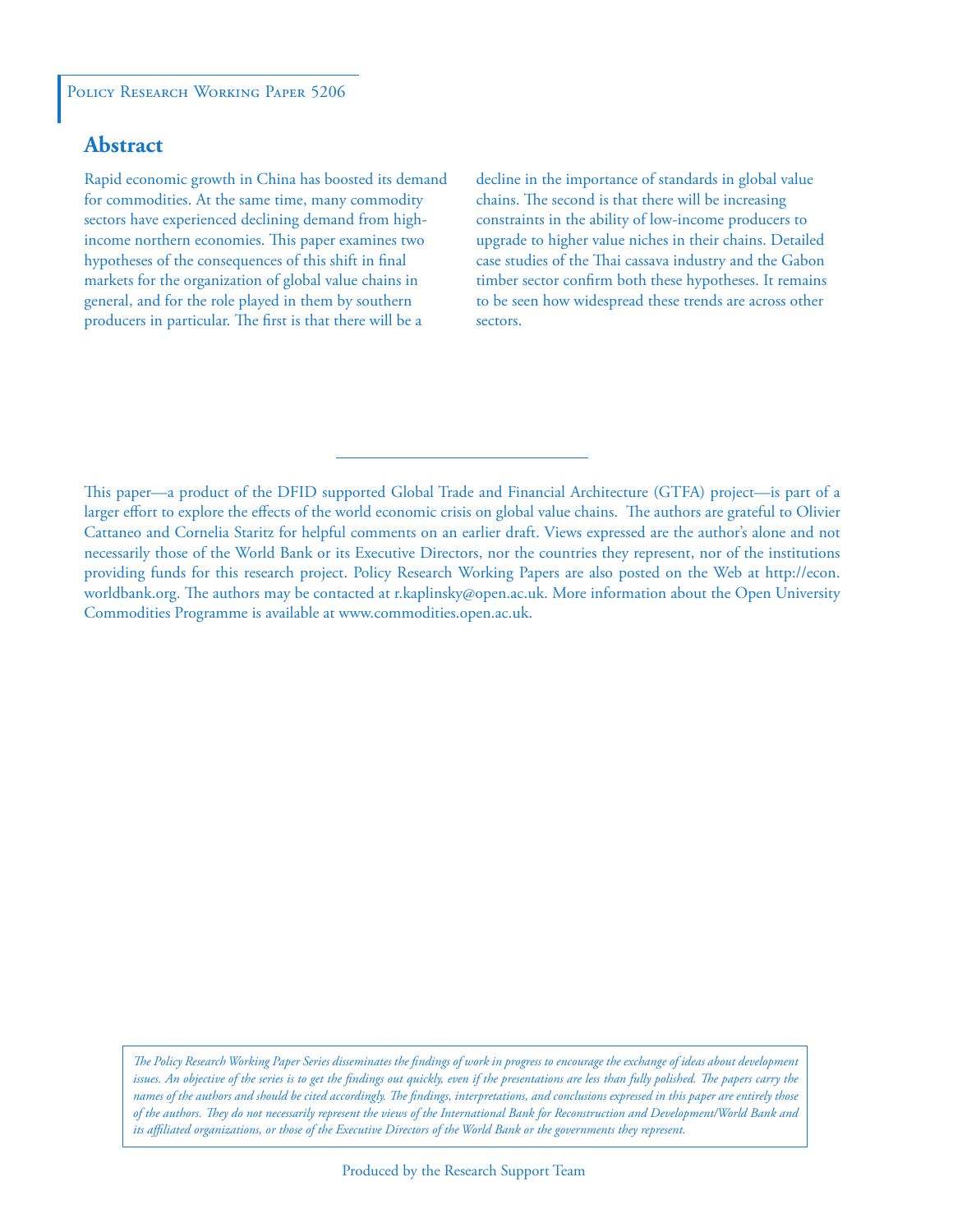# **What Happens When the Market Shifts to China? The Gabon Timber and Thai Cassava Value Chains**

*Raphael Kaplinsky Anne Terheggen Julia Tijaja*

Development Policy and Practice, The Open University, Milton Keynes, U.K.

[R.Kaplinsky@open.ac.uk](mailto:R.Kaplinsky@open.ac.uk)

**Keywords** Global value chains, China, Thailand, Gabon, Cassava, Timber

### **JEL codes:**

F13, F14, F15, F16, F21, F23, L22, L23, L24, L70, L73, M11, M14, O13, O14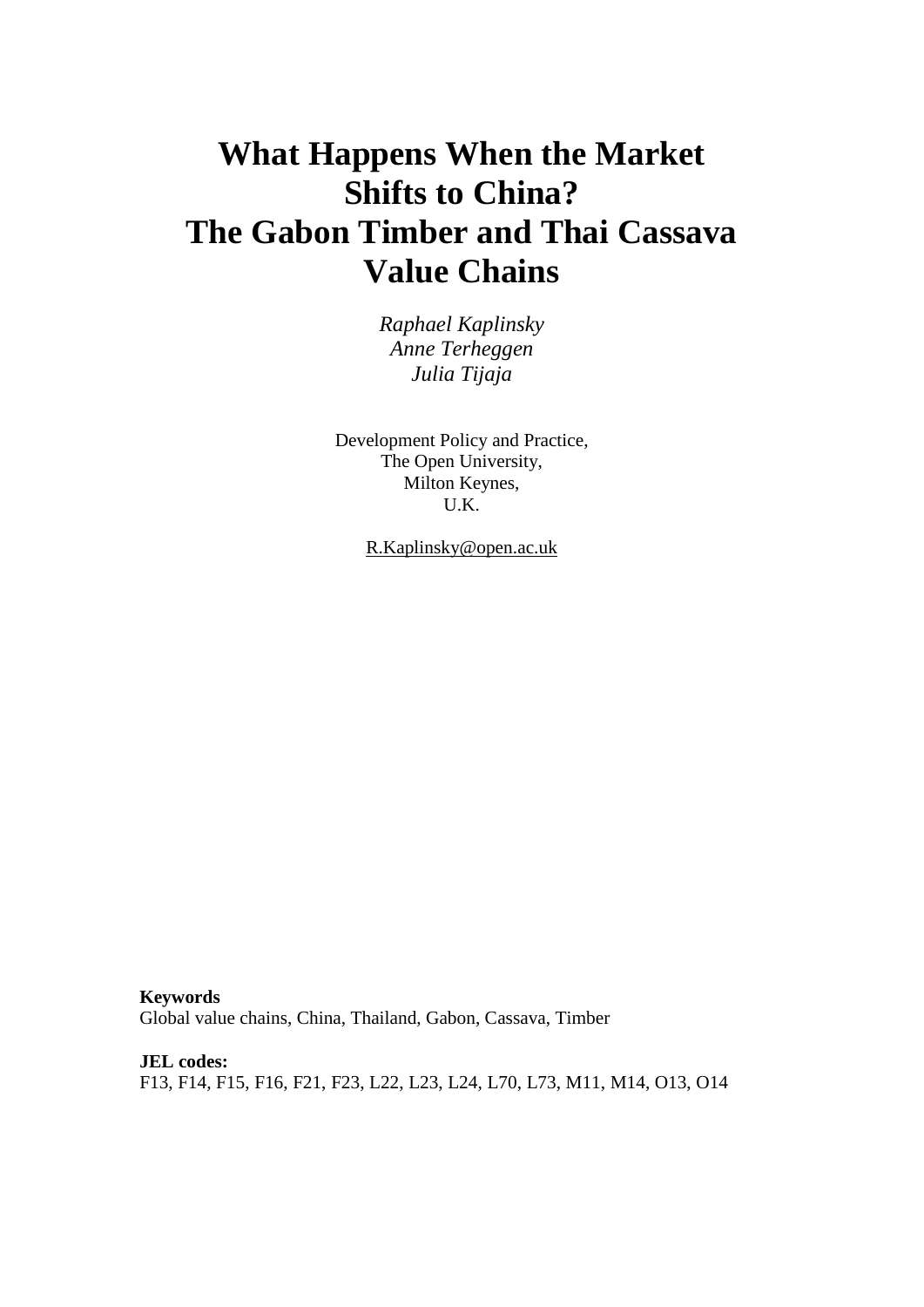Until the late 1950s, economic growth was largely explained by the quantum of available labor, land and the investment, and growth was assumed to occur at the extensive margin. High savings-investment rates were at the center of the Harrod-Domar family of growth models which informed development policy in the immediate post-war period. More recently, growth theory has identified the importance of changes in the quality of investment, increasingly shifting the focus of attention in growth models from the extensive to the intensive margin. Both the emphasis on the extensive and the intensive margin reflect a preoccupation in growth theory and development policy with factors determining the augmentation of supply.

# *1.1. Market Demand and the Growing Importance of Standards*

In recent years, we have become increasingly aware of the role which demand plays in economic growth, and its derived impact on the growth of supply capabilities. It is widely accepted that the volume and rate of demand growth contributes to the growth of productivity and capabilities.[1](#page-3-0) But, the *nature* of demand also has a significant impact on capabilities, and the returns to alternative patterns of production.

Around the late 1960s, there was an important transition in final markets in the northern economies (Piore and Sabel, 1984). Once post World War Two reconstruction had been achieved and basic needs of most consumers had been met, consumers became increasingly discerning about the products they consumed. They demanded higher levels of quality, much greater product differentiation and faster rates of product innovation. In the context of this change in the pattern of demand, the ideal archetype in production organization moved from mass production to mass customization (Pine, 1993), in which producers developed the capabilities to meet different critical success factors (CSFs) in proliferating and dynamic market segments. Variety and flexibility – with little trade-off in costs – became the name of the game in competitive production.

A direct consequence of this search for low-cost flexibility was a transition in production organization, from "just-in-case" mass-production to "just-in-time" lean production (Kaplinsky, 1994; Womack and Jones, 1996). Coupled with the drive by firms to concentrate on their core competences this meant that lead firms were required to take responsibility for the systemic efficiency of their increasingly global value chains (GVCs) (Gereffi, 1994). One important component of the tool-box which this entailed was the development of standards in production, often usefully summarized as QCD. The Q stood for standards over quality (increasingly measured in parts per million), the C for cost (often, annual reductions in price paid to suppliers) and D for delivery (more frequent deliveries in smaller batches).

Most of these standards were firm-specific or driven by organizations reflecting the interests of the corporate sector, such as the cross-sector ISO9000 quality procedures, and subsequently ISO14000 environmental standards. By the end of the twentieth

<span id="page-3-0"></span><sup>&</sup>lt;sup>1</sup> For example, Verdoorn's Law argues that rapid market growth allows for an increase in scale which both increases productivity and spurs innovation.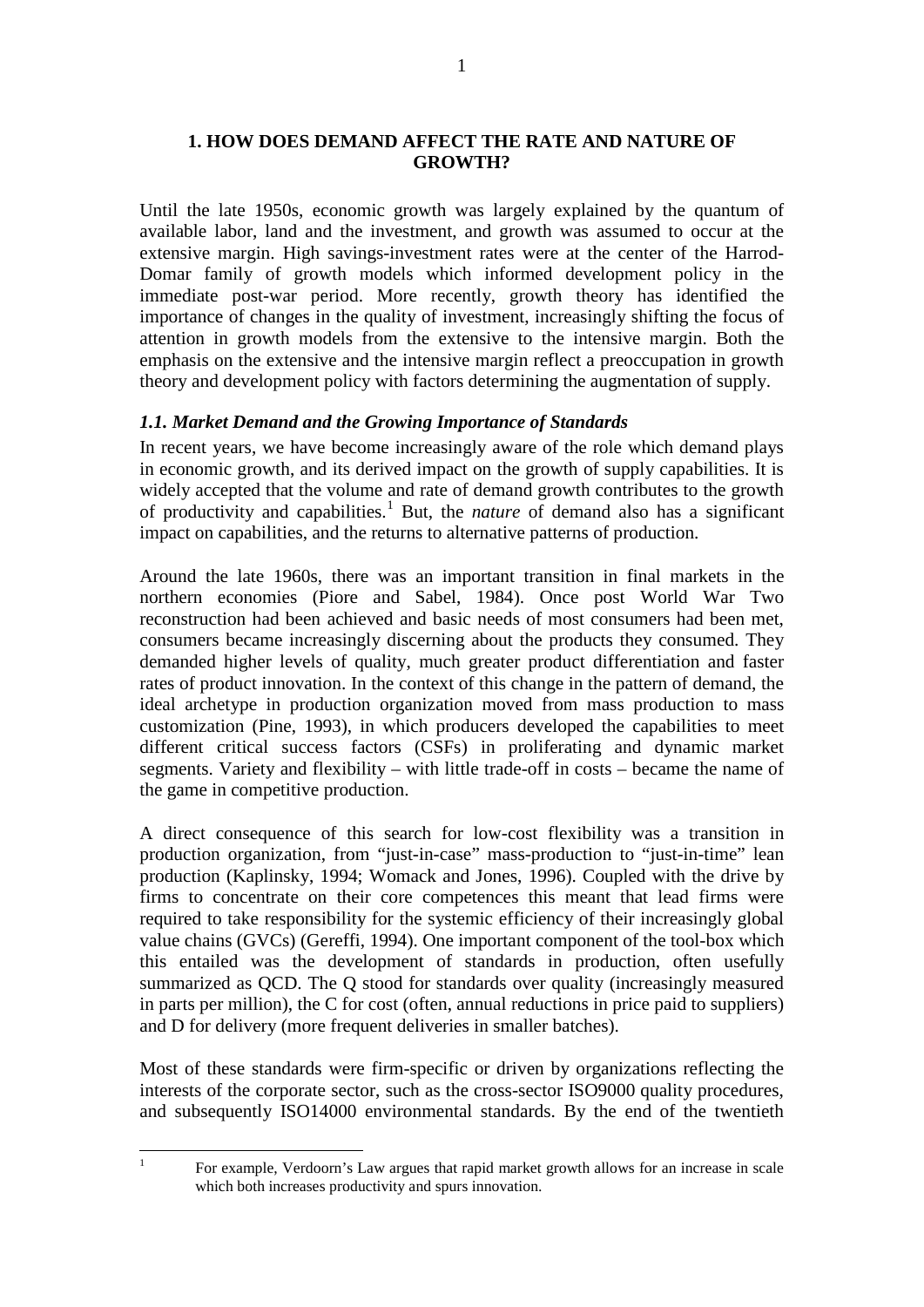century, these private sector standards had become an integral component in most GVCs feeding production into global markets, particularly for intermediate and final consumption goods characterized by variety.

A further development of standards reflected a different process, one in which the key drivers were final consumers and the state concerned with consumer welfare, rather than private sector firms searching for competitive advantage. In some cases, standards were set by governments to promote product safety, particularly in the food sector. But, increasingly, consumer organizations became concerned with the processes involved in producing products to meet their needs, requiring fair returns to producers (Fairtrade) and organic certification.

Figure 1 summarizes the growing complexity of these standards, covering both production and processing, and involving various types of codification including both private and public sectors.

|                | By firms                                                                                | By governments                                                                                                                                              | By civil society                                                                                                   |
|----------------|-----------------------------------------------------------------------------------------|-------------------------------------------------------------------------------------------------------------------------------------------------------------|--------------------------------------------------------------------------------------------------------------------|
| <b>Product</b> | Quality standards -<br>such as permitted<br>parts per million<br>defects                | Food hygiene standards<br>- such as lead content<br>in toys                                                                                                 | Organic products                                                                                                   |
| <b>Process</b> | Quality control<br>procedures – such as<br>ISO9000;<br>Frequency of on-time<br>delivery | Hygiene standards $-$<br>such as Hazard<br>Analysis and Critical<br><b>Control Point</b><br>conformance<br>(HACCP);<br>Traceability of<br>pesticide content | Sustainability<br>standards – such as<br>FSC (Forest<br>Stewardship Council)<br>(timber);<br>Child labor standards |

**Figure 1: Drivers of Standards over Process and Product**

# *1.2. Markets, Market Entry and Upgrading*

In the long run, and particularly in a world of intense competition (as in the recent era of globalization), growth arises from the accretion of capabilities, including the capacity to upgrade processes and products. But in a world of growing outsourcing of production to lower cost producers, a key upgrading capability is that, which enables the firm (and the economy) at large to change its functional insertion in global value chains, perhaps moving into new and more complex stages of processing, or from physical transformation to design and marketing. The shift to non-transformation links in the chain is especially important in GVCs producing differentiated products, since the returns generated in the disembodied links of the value chain are generally higher than those arising in the physical transformation of inputs into outputs, or in the final delivery of services to the consumer. Often, as in Figure 2, there is a hierarchy in this process of upgrading as firms move from assembly, to manufacturing-transformation, to design and to branding (or often a combination of these functions). In mature chains, when firms have developed capabilities, they may also upgrade by moving to a new chain.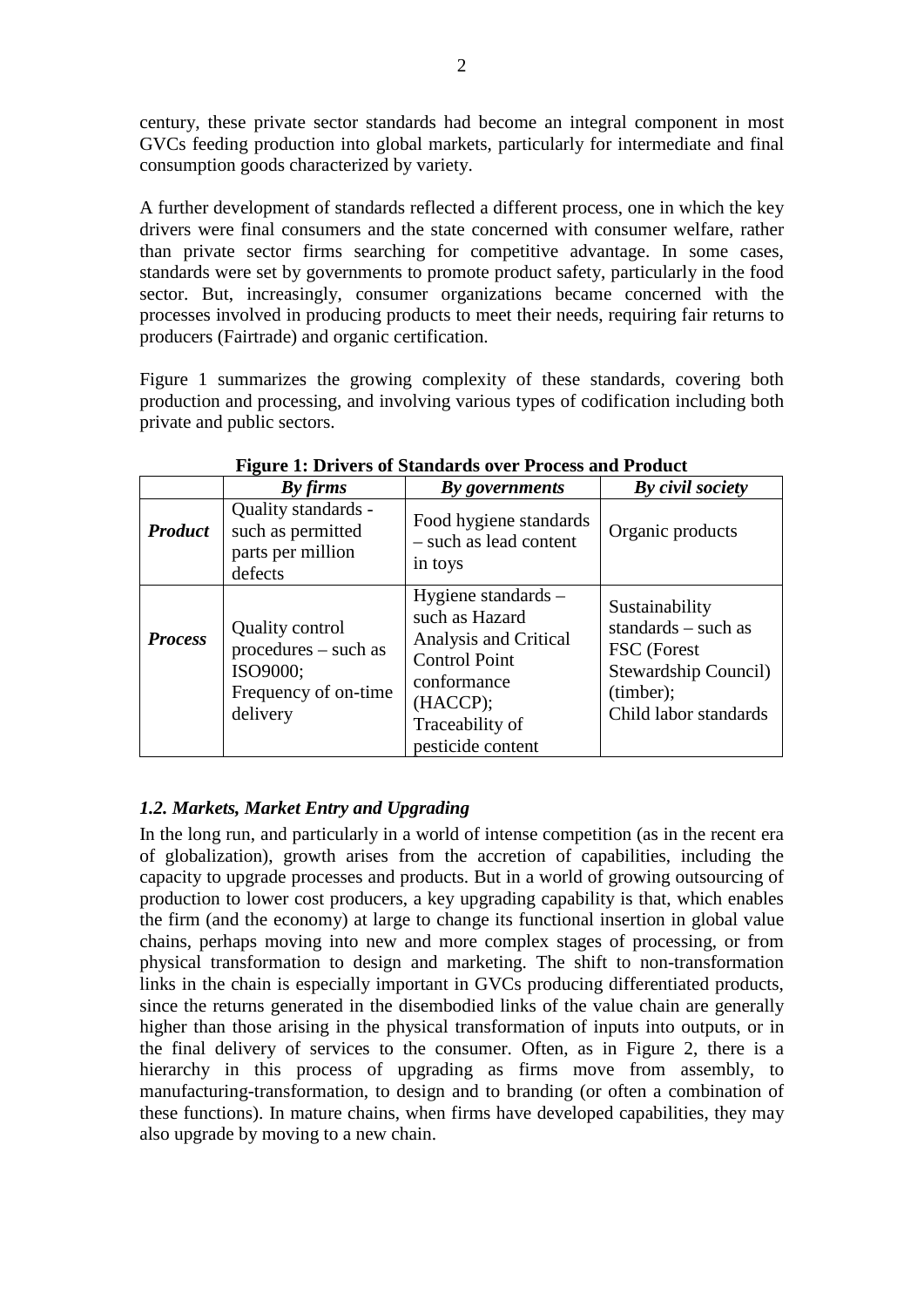

**Figure 2: Is There a Hierarchy of Upgrading?**

*Source:* Kaplinsky and Morris, 2001.

# *1.3. Southern Drivers of Growth*

It follows from the discussion in Sections 1.1 and 1.2 (but see Kaplinsky and Farooki, 2010 for an extended discussion) that, by hypothesis, global value chains feeding into low-income markets are likely to have different characteristics to those feeding into high-income markets. To take the two issues addressed above – standards and upgrading – we can develop this hypothesis in the following terms.

• Standards are driven by differentiation of consumer tastes so that lead firms have to govern their extended chains to ensure the conformance required to achieve differentiation at low cost. They are also driven by government health and safety considerations, and by civil society concerns with equity and the environment. In each of these cases, it is less likely that these demands will be as evident in value chains feeding into low-income markets. Figure 3 gives some examples of these variant drivers of standards in high and low-income economies, distinguishing between standards driven by firms, governments and civil society, and those addressing products and processes.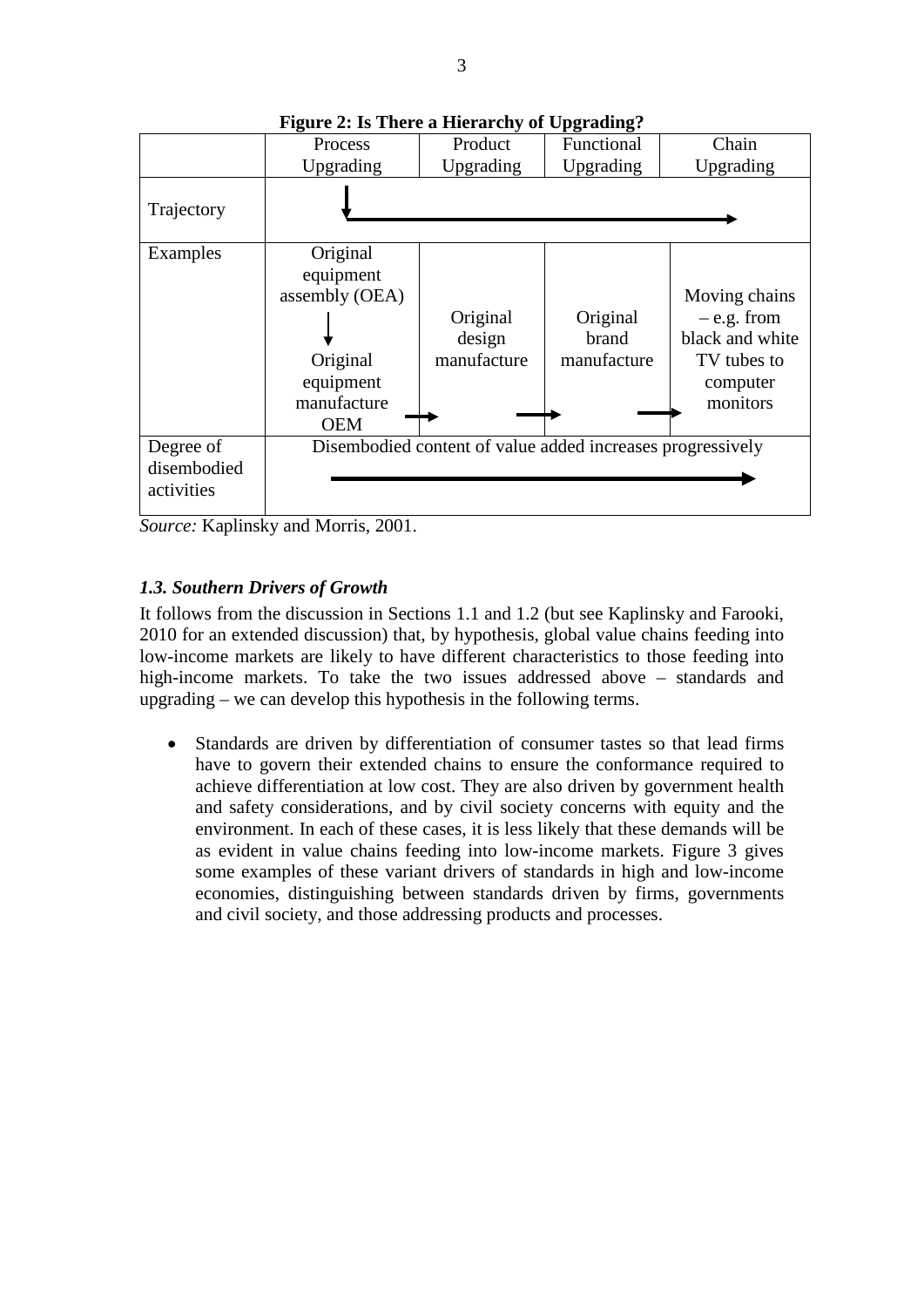|                |                                     | <b>Firm driven</b><br>standards                                                         | <b>Government driven</b><br>standards                                                                                                                       | Civil society driven<br>standards                                                                                 |
|----------------|-------------------------------------|-----------------------------------------------------------------------------------------|-------------------------------------------------------------------------------------------------------------------------------------------------------------|-------------------------------------------------------------------------------------------------------------------|
| <b>Product</b> | High-<br>income<br>countries        | Quality standards -<br>such as permitted<br>parts per million<br>defects                | Food hygiene<br>standards - such as<br>lead content in toys                                                                                                 | Organic products                                                                                                  |
|                | China,<br><b>India</b>              | Low emphasis and<br>weak enforcement                                                    | Low emphasis and<br>weak enforcement                                                                                                                        | None, or very weak                                                                                                |
| <b>Process</b> | High-<br>income<br><i>countries</i> | Quality control<br>procedures – such as<br>ISO9000;<br>Frequency of on-time<br>delivery | Hygiene standards $-$<br>such as Hazard<br>Analysis and Critical<br><b>Control Point</b><br>conformance<br>(HACCP);<br>Traceability of<br>pesticide content | Sustainability standards<br>$-$ such as FSC (Forest<br>Stewardship Council)<br>(timber);<br>Child labor standards |
|                | China,<br><b>India</b>              | Low emphasis and<br>weak enforcement                                                    | None, or very weak                                                                                                                                          | Low emphasis and<br>weak enforcement                                                                              |

**Figure 3: How Important Are Standards Likely to Be in Value Chains Feeding into Low-Income Markets?**

• Producers inserted in global value chains participate in an international division of labor. Firms will jockey for position in this chain, seeking to command a space which maximizes the rents which are made possible by their capabilities and the economy in which they are located. Insofar as low-income economy firms engage in a chain including firms from high-income economies, there are a number of areas in which win-win specialization outcomes can be anticipated. Figure 4 identifies four such areas – southern firms have low labor costs, relatively underdeveloped technological capabilities and operate in countries which are relatively insensitive to environmental externalities. Conversely, northern firms pay high wages, specialize in technologically-intensive activities and work in countries with weak environmental and lower quality working environments. Thus there will be a range of activities where southern firms will not compete with northern firms in their chains whereas, by contrast, when trading with southern partners, there is likely to be much more scope for competitive win-lose outcomes.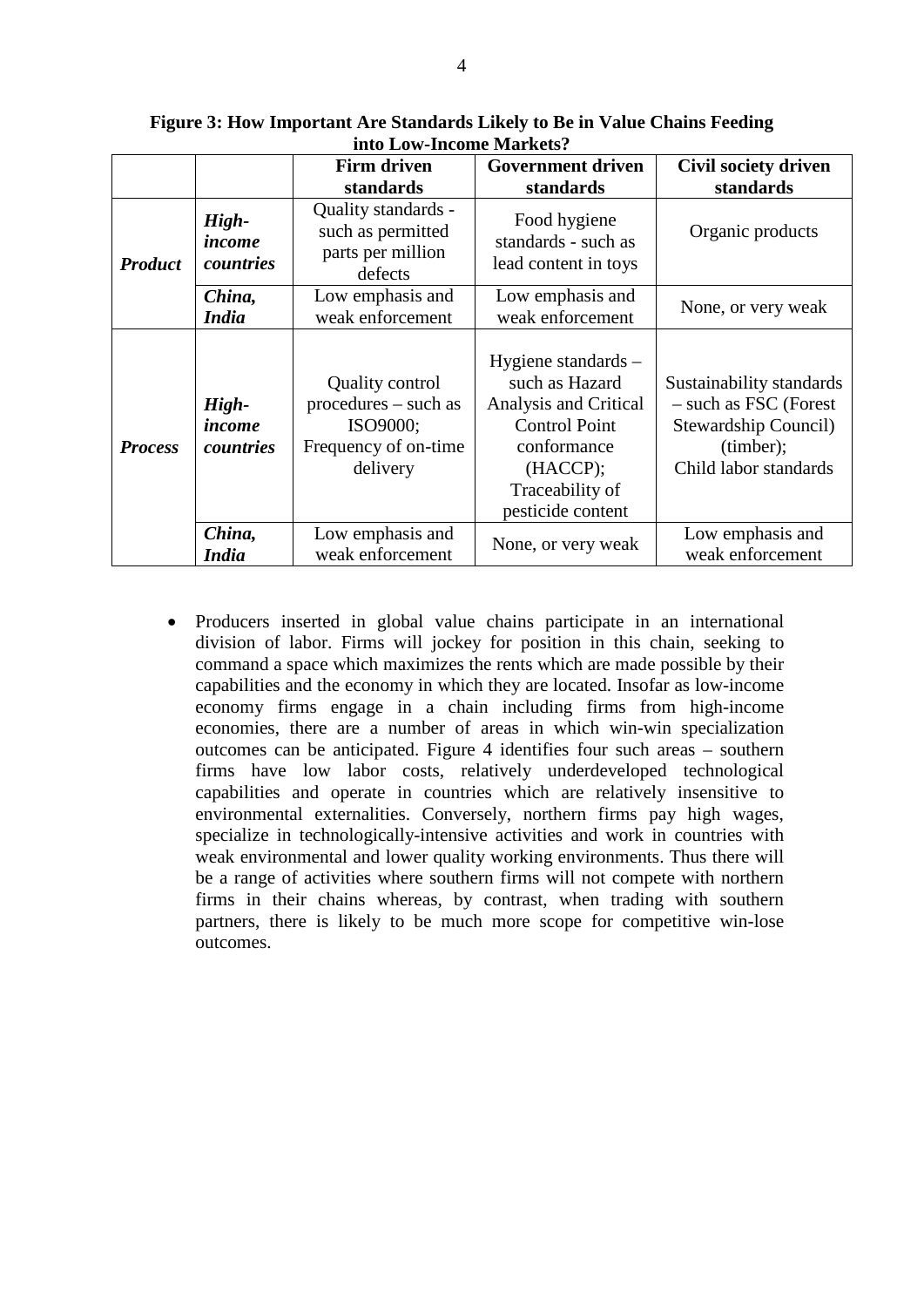|                        | <b>High-income importing</b> | Low-income importing       |  |  |  |  |
|------------------------|------------------------------|----------------------------|--|--|--|--|
|                        | economy                      | economy                    |  |  |  |  |
| Pollution and energy   | High preference to           | Indifferent to location    |  |  |  |  |
| intensity              | outsource to exporting       |                            |  |  |  |  |
|                        | economy                      |                            |  |  |  |  |
| Complementary or       | Complementary $-$ focus on   | $Competitive - importers$  |  |  |  |  |
| competitive industrial | technologies with high       | also have low technology   |  |  |  |  |
| structures             | barriers to entry            | industrial structures      |  |  |  |  |
| Labor costs            | High wages militate          | Low wages facilitate       |  |  |  |  |
|                        | against labor intensive      | labor-intensive processing |  |  |  |  |
|                        | processing                   |                            |  |  |  |  |

**Figure 4: High and Low-Income Commodity Importing Economies – Complementarity and Competition with Low-Income Commodity Exporting Economies**

Although these factors may be pervasive across sectors, their intensity will of course differ. Some sectors produce much more differentiated goods than others (organic fair-trade bananas compared to commodity bananas). Sectors and countries also differ in their technological intensity and producers are located in a variety of different forms of operating conditions.

In this paper we explore the examples of two soft-commodity sectors - cassava in Thailand (Section 2) and timber in Gabon (Section 3). Our market reference point is the shift in final market from the high-income EU market to the low-income China market. In both cases we explore how this shift in final market is reflected in the extent and nature of standards incorporated in the value chain, and in the capacity of low-income commodity exporters to upgrade to high value added and more technological complex links in their value chains.

#### **2. THE THAI CASSAVA VALUE CHAIN**

Cassava is a widely grown crop globally. The major reason for this ubiquity is that it grows on relatively poor quality land and is relatively drought-resistant, thus serving as a food-crop-of-last-resort in many countries. But it is also an important intermediate product, feeding into the animal-feed, bioethanol and the starch markets. Since raw cassava is poisonous to human beings, bulky and perishable, the trade in cassava necessarily occurs in processed form. In 2008, global trade in cassava products was \$1.124bn, and although the largest producers were Brazil and Nigeria, Thailand was the world's largest cassava exporter (Figure 5), accounting for around 80 percent of global trade in both major product families (\$910m) (COMTRADE, accessed 26 November 2009).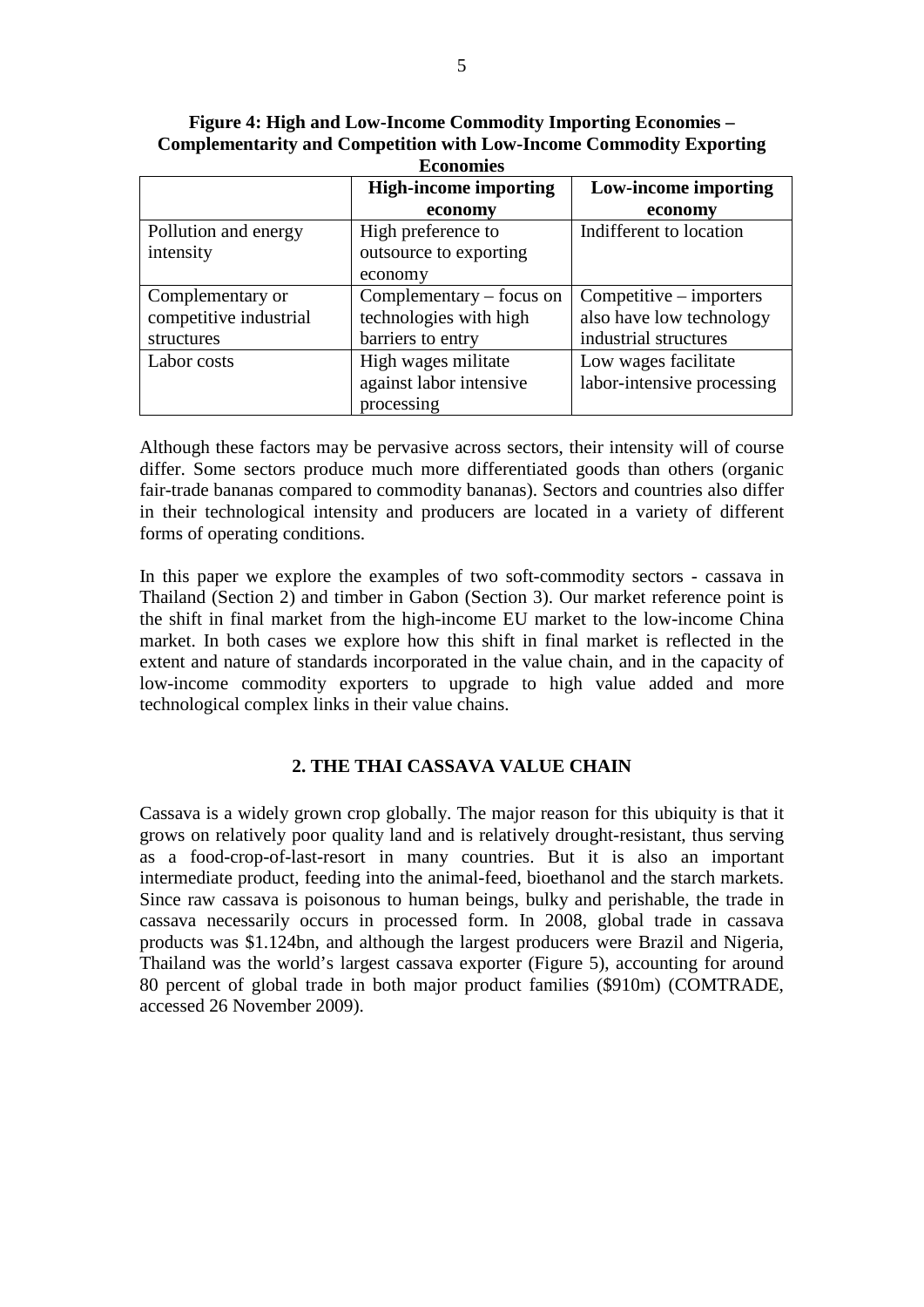

**Figure 5: Thailand's Share in World Cassava Exports, 1961-2007**

*Source:* FAOSTAT Agriculture TradeSTAT accessed 13 Nov 2009

Cassava plays an important role in the Thai economy. In 2007, it was the second most important crop after rice in terms of value and the third after sugarcane and rice in terms of volume (FAOSTAT, Agriculture production data, accessed 13 Nov 2009). At \$948m in 2007, combined dried cassava and cassava starch exports were its third biggest agricultural export after rubber and rice (FAOstat, Agriculture trade data, accessed 13 Nov 2009). Unlike other major producers of cassava, there is little domestic direct consumption of cassava as a food product in Thailand, where almost all output is used as an intermediate product in other sectors. In 2008, an estimated 66 percent of all Thai cassavas was exported, 26 percent was utilized domestically and the rest was kept as stock (TTSA, 2009).This represents a somewhat unusual story of an "alien" food crop being introduced into a low-income economy (in this case, dating back to the 1950s) and initially thriving solely as an exported intermediate product used in the food industry in other economies. $<sup>2</sup>$  $<sup>2</sup>$  $<sup>2</sup>$ </sup>

#### *2.1. The Cassava Value Chain in Thailand*

There are essentially two families of products in the Thai cassava sector (Figure 6). These are the dried cassava value chain and the starch value chain.

The dried cassava value chain, in turn, comprises two product segments – dried chips and cassava pellets.

<span id="page-8-0"></span> $2^2$  Thailand's rapid expansion of cassava exports reflected two factors. The first was the welldeveloped external marketing capabilities of its Chinese trading community. The second was the heavy investment in infrastructure in the north=eastern region during the 1960s and 1970s, designed to counter the political influence of communist insurgents. The north-east has become the major cassava growing region in the country.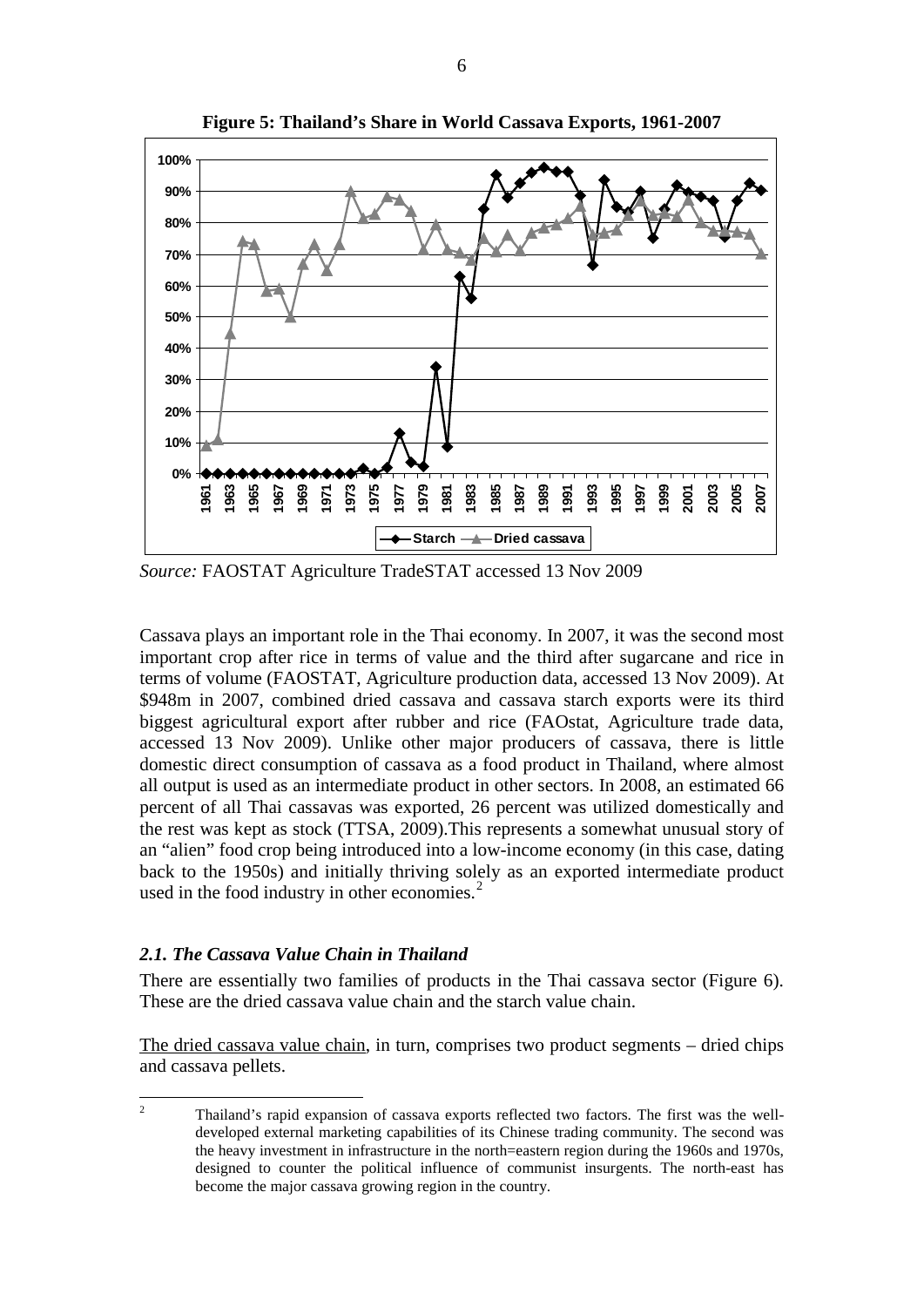- Cassava chips are inputs into both the animal feeds and biofuels industries, and involves the sorting of root tubers which are then crudely cut and dried in open-air drying yards. Lower-grade "normal chips" are fed into the cassava pellet and bio-fuels industries. The higher-grade "clean chips" are used directly as domestic animal feed, but require the peeling and cleaning of tubers, necessitating rudimentary forms of mechanization (using rotating drums or a screen filter), and an additional day of drying. They have a lower sand and fiber content than "normal" chips
- Cassava pellets process "normal chips" and/or low grade wastage from the starch industry. These inputs are ground and steamed, perhaps mixed with starch residue, and then molded into pellets. The manufacturing process embodies some limited scale economies,<sup>[3](#page-9-0)</sup> and more skilled labor and capital than is required in the production of either clean or normal chips.

The starch value chain also comprises two sub-products - "native" and "modified" starch (although a small quantity of sago is also produced). These starches have industrial uses, with modified starch feeding into more technologically-intensive value chains. Modified starch involves a further step of processing after the production of native starch, reflected in the fact that while roots constitute 70-75 percent of total production cost for native starch, they only account for around 46 percent of the costs of modified starch (Tijaja's fieldwork interviews; Titapiwatanakun, 1994). In addition to being used in other industrial sectors, some of the native starch waste is sold to the pellet plants which combine this with "normal" cassava chips to produce animal feed. The typical starch factory operates at around 850 root-tonnes per day.

<span id="page-9-0"></span><sup>&</sup>lt;sup>3</sup> Typically, an average pellet plant processes around 575 root-tonnes a day, compared to an average of 70 root-tonnes in the drying yards.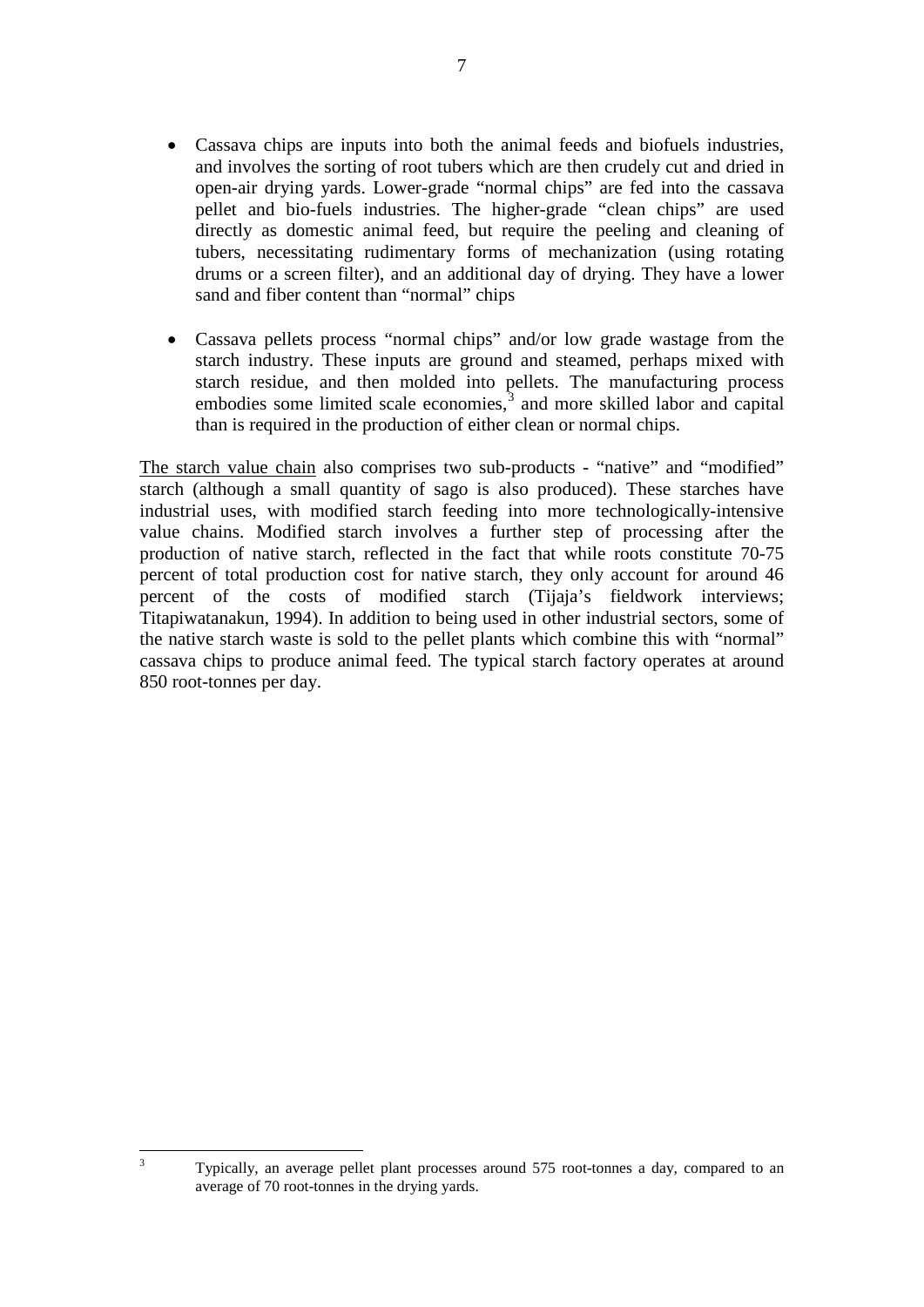

**Figure 6: The Thai Cassava Value Chains**

*Source:* Tijaja's fieldwork interviews

#### *2.2. Market Requirements for Cassava-Based Products*

There are two established and one emerging export markets for Thailand's dried cassava (chips and pellets) – the EU and China, and in recent years Korea. Each of these markets has particular trajectories and requirements. The smaller starch export market is more diversified.

#### The EU

The origin of Thailand's dried cassava industry can be traced back to the EU's Common Agricultural Policy (CAP). Demand for Thai cassava pellets expanded rapidly after the introduction of the CAP in 1962, where the resulting high domestic cereal price triggered the search by EU feed manufacturers for cheaper alternative feed ingredients. Exports of cassava to the EU expanded rapidly, reaching a peak of almost nine million tonnes in 1989. Initially these involved exports of cassava chips, but for a series of reasons, pellets became the dominant and then the exclusive cassava product exported to the EU. Since dried cassava was used in compound-feed production, cleanliness and uniformity of shape and size were important to ease the large-scale mechanized mixing of dried cassava with other feed ingredients. In addition, the distance between EU and Thailand required less bulky products, favoring pellets over chips. Moreover, the transportation of chips is dusty, and in 1978 EU environmental regulation mandated the introduction of a less dusty form of dried cassava, again favoring pellets over chips. Finally, as cassava pellets are used in feed production, imports are governed by the EU farm-to-fork policy, which requires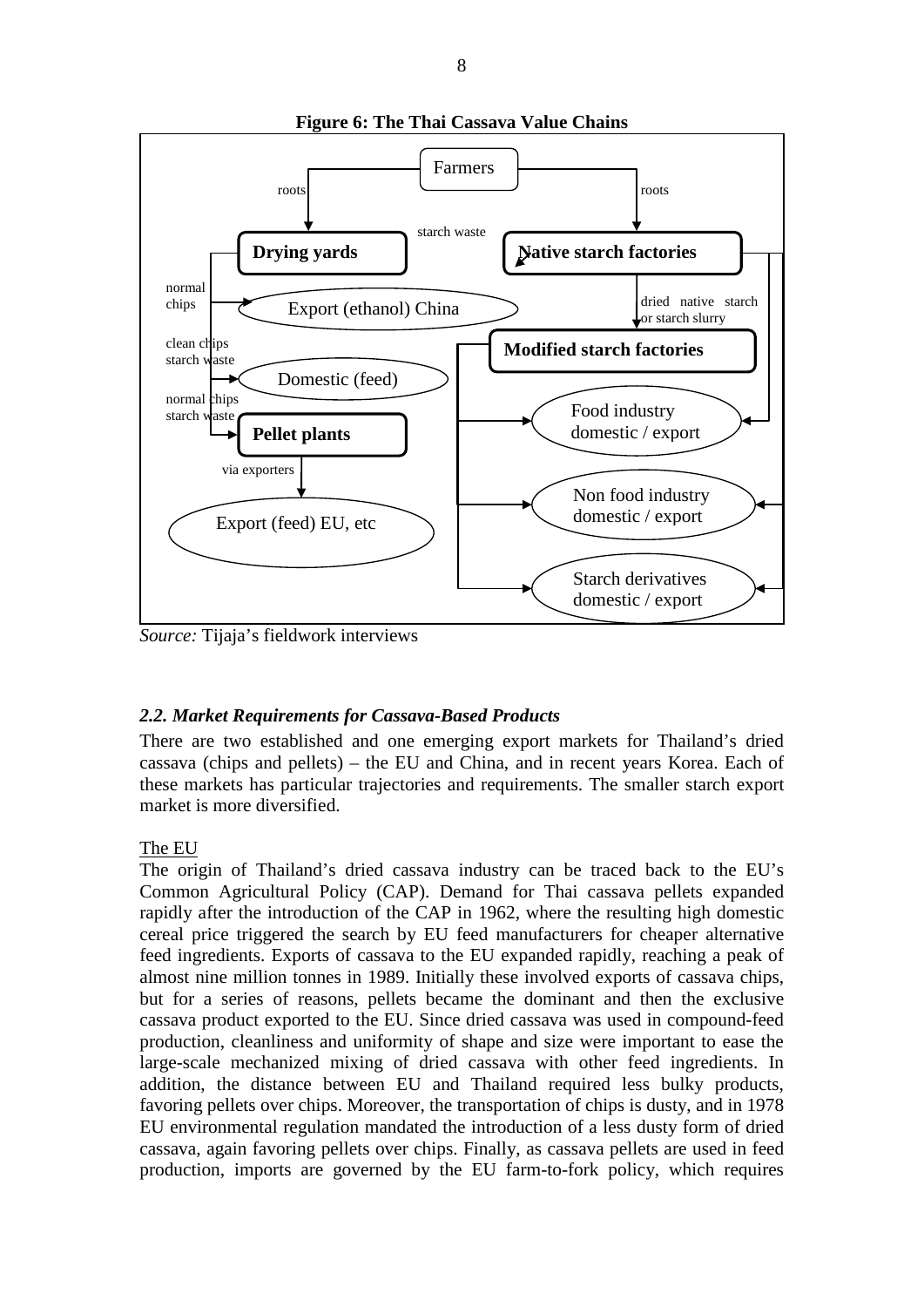traceability. HACCP and GMP certification became a mandatory requirement for entry into the EU, and pellet production lent itself more favorably to this form of certification (Box 2).

# **Box 2: Standards governing production in the Thai dried cassava value chain**

Minimum export standards required by the Thai Ministry of Commerce

For both pellets and chips, there are a number of technical export standards required by the Thai Ministry of Commerce (MoC), based on Notification of MoC B.E.2545 (2002) for sale into the domestic animal-feed market. The main ones are minimum starch content of 65 percent, maximum crude fibre of 5 percent, maximum moisture of 14 percent, maximum sand of 3 percent, and free from foreign materials. However, despite these export standards, some exports (including residue pellets exports to Korea) are shipped to a lower starch content (see below).

# Standards governing product entry into the EU

EU 'farm to fork' policy, introduced in 2000 requires the traceability of products used in food and feed production. Compliance for traceability and hygiene requirements is obtained through HACCP and GMP certifications on the pellet plants.

- HACCP ("Hazard Analysis Critical Control Point") certification is required as cassava pellets are part of the animal feed-food chain.
- GMP ("Good Manufacturing Practice") relates to the sanitary and processing requirements necessary to ensure the production of wholesome food.

The requirement for HACCP is based on European Council Directive 89/397/EEC of 14 June 1989 on the official control of foodstuffs, and Council Directive 93/43/EEC of 14 June 1993 on the hygiene of foodstuffs. The HACCP system has to be implemented in relation to products and production processes.

Standards governing product entry into China

No official standards govern product entry into China. However, since cassava chips are used as a biofuels feedstock, Chinese buyers customarily specify a 67 percent starch content compared to the 65 percent level required to meet Thai Ministry of Commerce export standards. This also tends to be higher than the starch levels required by EU and Korean buyers where cassava exports are sold to the animal-feed market.

Standards governing product entry into Korea

No distinct standard certification is required for entry into the Korean market, but there are technical standards specified by buyers (notably a 55 percent starch content).

However this attractiveness of Thai cassava as an animal-feed input for EU livestock producers was undermined by a series of trade restrictions introduced in the 1980s and early 1990s, and then particularly by the 1992 reform of the CAP. EU domestic cereals became increasingly competitive with cassava pellets. By 2005, pellets export to the EU had collapsed to 250,000 tonnes, compared to a peak of over nine million tonnes in 1989 (COMTRADE, accessed 26 November 2009; TTTA, 2009) and price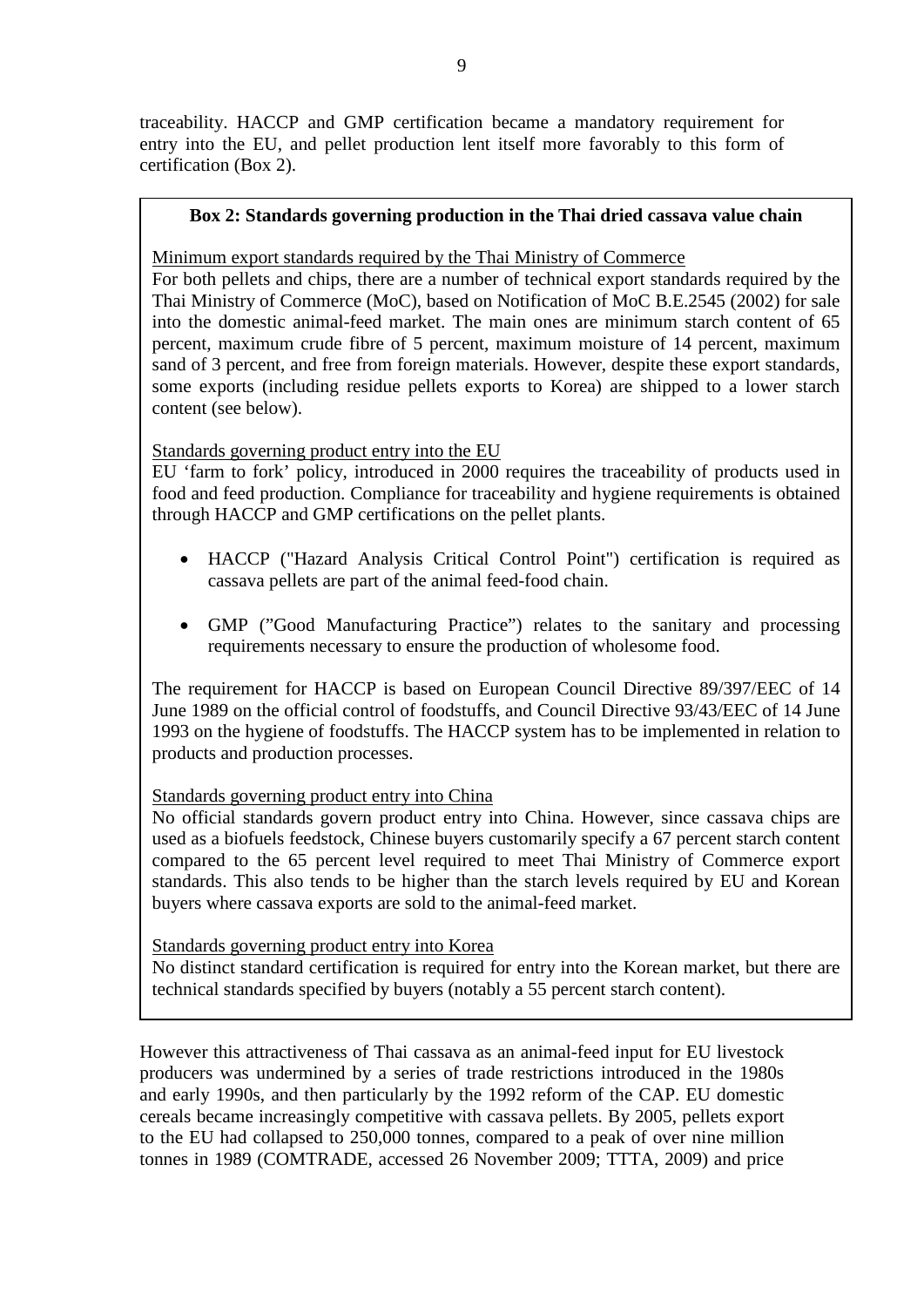pressure grew. In 2008, pellets exports to the EU had regrown to 989,000 tonnes, still only ten percent of the 1989 peak (COMTRADE, accessed 03 December 2009).

## China

The demand for imported cassava chips into China reflects the related desire by the Chinese government for food self-sufficiency, the growth in the demand for meat by consumers, and the development of its bio-fuels sector. As we saw above, Chinese policy privileges the production of foodgrains for domestic consumers, which means that the requirements for animal feed and feedstock for bio-fuels have increasingly had to be met via imports. This has led to the growing importation of soya products from Latin America and cassava from Thailand. Alternative feedstocks into biofuels such as molasses have been discouraged due to environmental concerns (OAE, 2006).

The bulk of Thailand's cassava exports to China occurs in the form of dried cassava (cassava chips rather than pellets), and is used as an input in the production of biofuels (Table 1). These imports began at a small scale in the mid 1990s, but grew rapidly in the 2000s, following a wheat harvest failure in 2001 and the liberalization of trade barriers in agricultural products under the China ASEAN Free Trade Agreement (FTA) in 2003. The Early Harvest Programme (EHP) of this FTA necessitated the removal of a six percent tariff previously imposed by China on Thai cassava products, boosting their price competitiveness.

|                                                                              | 2002   | 2003   | 2004   | 2005   | 2006   | 2007   | 2008   |  |
|------------------------------------------------------------------------------|--------|--------|--------|--------|--------|--------|--------|--|
| Total (\$m)                                                                  | 109.02 | 137.44 | 236.74 | 329.87 | 474.81 | 417.62 | 288.30 |  |
| Of which $(\%)$                                                              |        |        |        |        |        |        |        |  |
| 72.57<br>89.44<br>87.61<br>83.26<br>94.10<br>94.66<br>90.04<br>Dried cassava |        |        |        |        |        |        |        |  |
| 12.39<br>27.43<br>5.90<br>9.96<br>5.34<br>10.56<br>16.74<br>Cassava starch   |        |        |        |        |        |        |        |  |

**Table 1: Thai Cassava Exports to China (millions US\$)**

*Source:* COMTRADE, accessed 26 November 2009

China's demand for starch as an intermediate input into non-food industries has increased rapidly in recent years and the share of starches in cassava imports from Thailand grew from only six percent in 1998 to 27 percent in 2008.

#### Korea

South Korea mostly imports residue pellets made out of starch waste with a low starch content of 55 percent, compared to the pellets imported by the EU, which are made mostly (70% to 80%) from chips and which has 65 percent starch content. Korea is a very new entrant into the Thai export market, importing virtually nothing until 2007, and then taking 16 percent of dried cassava imports (mostly low-grade i.e. residue pellets) in 2008.

# *2.3. Changes in Market Destinations and Product Composition*

Two major changes can be observed in the export composition of Thai cassava products. The first is the change in destination. The Thai dried cassava industry– essentially a "creation" of the EU CAP after 1962 - was potentially devastated after the reforms to EU agricultural policy in the early 1990s. This reform of the cereal price support system reduced the price competitiveness of cassava pellets imports as an animal-feed. Fortuitously for the Thai industry, the Chinese market began to grow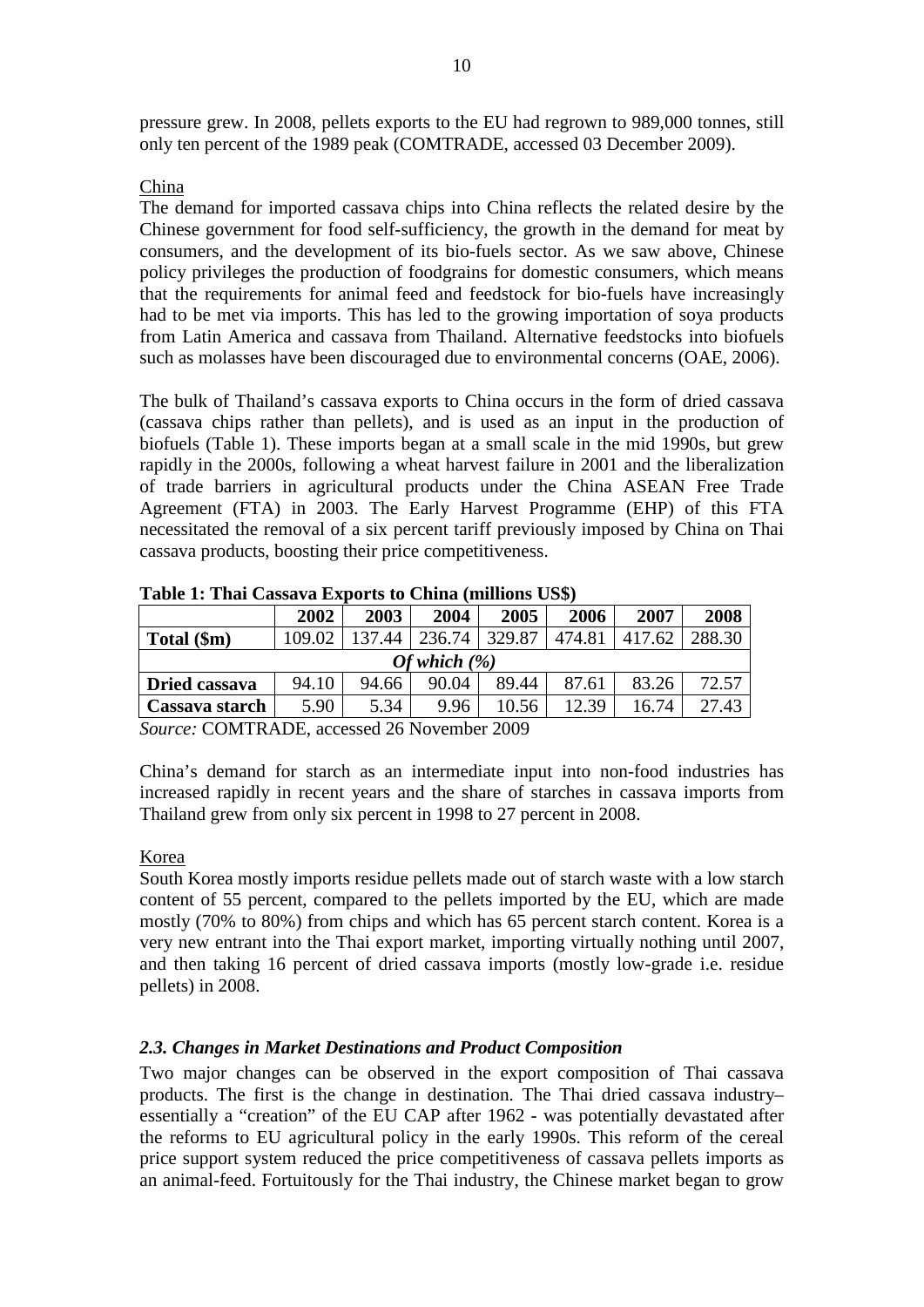rapidly, soon after the EU market was falling. This changing balance in export destination is shown in Figure 7. Total export volume hovered around 4m metric tonnes during the 1990s, but the share of the EU fell from almost 95 percent in 1999, to less than ten percent in 2005, subsequently reviving somewhat to around 30 percent in 2008. The share of dried cassava (pellets) exports to Korea grew rapidly from merely two percent in 2004 to 16 percent in 2008 (COMTRADE, accessed 03 Dec 2009, TTTA, 2004 and 2009).



**Figure 7: Thai Dried Cassava Export: The Shift in Destinations**

*Source:* COMTRADE, accessed 03 Dec 2009, TTTA (2004 and 2009)

Given different demand patterns in the EU and China, this shift in export destination saw associated changes in the product composition of Thai cassava exports (Figure 8). The major change has been from pellet to cassava chip exports. But an important subsidiary change in Thai cassava export has been the growth of starch exports to China. This grew from six percent of Thailand's cassava exports to China in 2002 to 27 percent in 2008. However, within starch exports to China, there has been a marked shift from modified to native starches (Figure 9).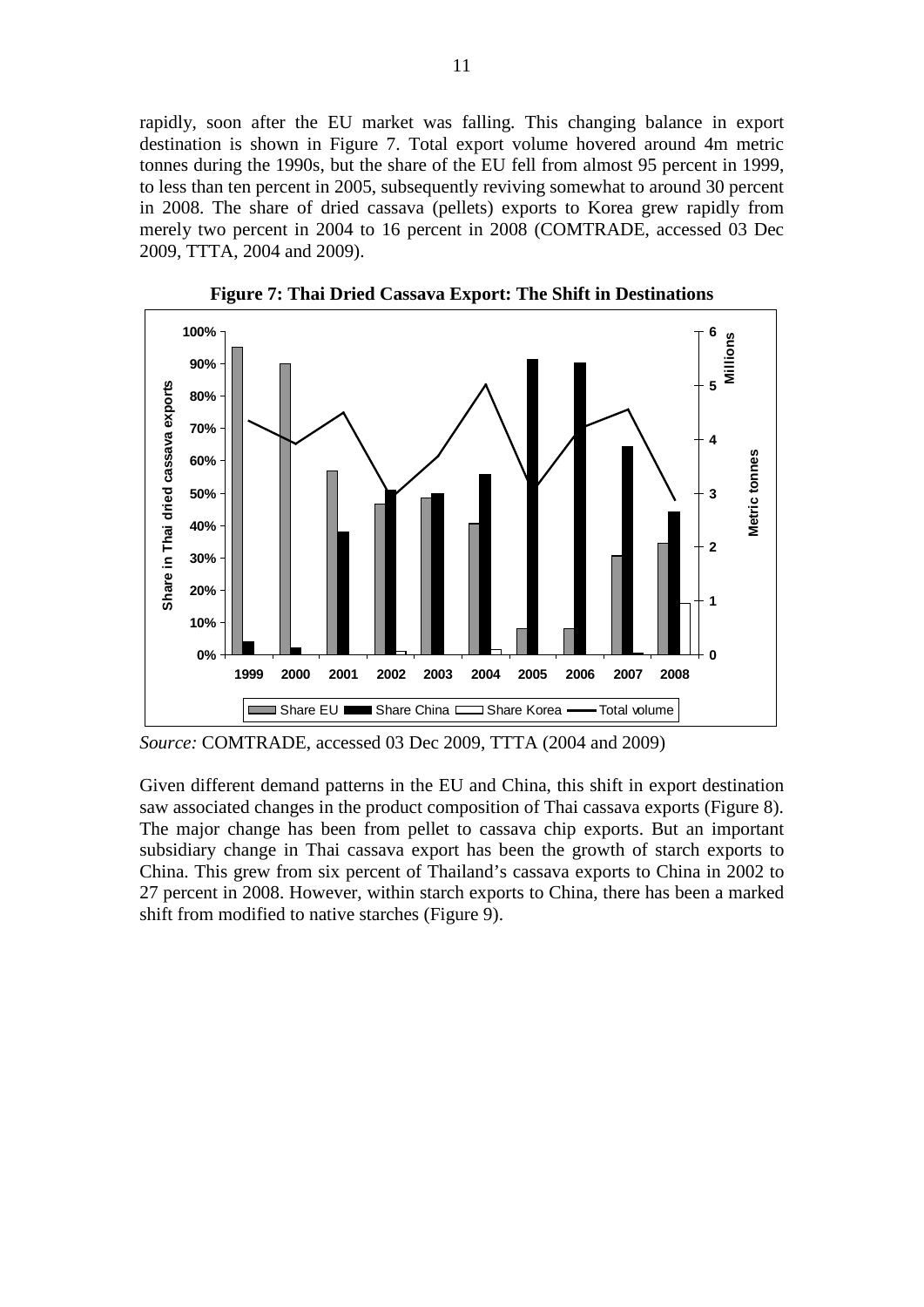

**Figure 8[4](#page-14-0) : Thai Cassava Export Composition (Volume of Final Products)**







*Source: TTSA (2008)*

<span id="page-14-0"></span><sup>&</sup>lt;sup>4</sup> There are major differences in the data on production and trade provided by the TTTA and COMTRADE. To facilitate a comparative analysis of Thai export trade we have used COMTRADE as a data source on exports. But since COMTRADE data does not distinguish between pellets and chips, TTTA is used a the source of the product composition of dried cassava trade.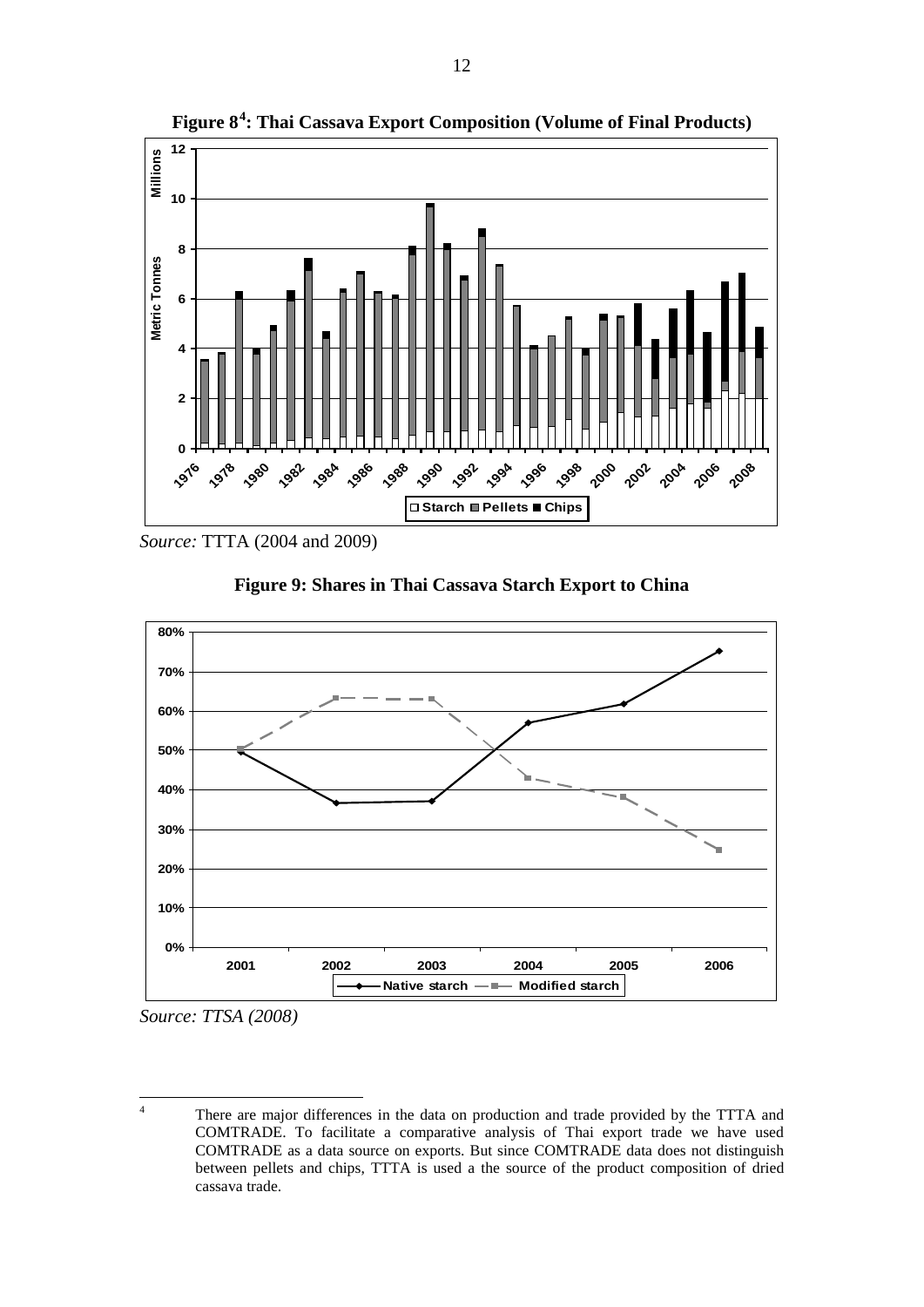# *2.4. Consequences*

What have been the consequences of these shifts in the related market and product composition of Thai cassava exports over the past decade? Here it is helpful to distinguish between dried cassava exports and starch exports.

#### Dried cassava exports

The transition from pellets to chips has essentially knocked out a stage of processing. Chip production is a labor-intensive operation occurring in open-air drying yards – the raw cassava is cut, sorted, placed in the sun to dry and then aggregated and exported in bulk containers. Pellet production builds on cassava chip production, adding value by steaming and molding the semi-processed cassava chips in a factory. It is an inherently more technologically complex operation, involving greater operational and managerial skills, not as a substitute to chip production, but as a complement to chip production. This change in product therefore represents a move down the technological chain, and at the margin pushes Thai producers backwards into agricultural rather than manufacturing comparative advantage.

This has implications for factor utilization. Table 2 simulates the employment and capital costs which would result if all of Thailand's cassava production in 2008/2009 (29 million tonnes of cassava roots) were to be exported as either chips, or pellets or starches (as reflected in the current mix of exports). It shows that the additional stage of pellet production over chip production would lead to an additional 9,568 jobs (an increment of 52 percent in employment), but at a higher capital cost of \$6m (increasing capital costs by 30 percent). The capital cost per job created in pellet production is only \$627. It would also add an additional 168 production units, contributing to the diversification of entrepreneurship and to the potential geographical diversification of production.

| to be I roughly as Unips, I theis or startings |        |                                                |              |  |  |  |
|------------------------------------------------|--------|------------------------------------------------|--------------|--|--|--|
|                                                | Chips  | Pellets (incl. chips)                          | All starches |  |  |  |
| Employment                                     | 18,281 | $27,849^{\circ}$                               | 29,734       |  |  |  |
|                                                |        | (of which $9,568$ in                           |              |  |  |  |
|                                                |        | pelletization)                                 |              |  |  |  |
| Capital cost \$m)                              | 19.97  | 25.96                                          | 44.73        |  |  |  |
| Number of firms                                | 1,373  | 168 pelletization plants<br>1,373 drying yards | 114          |  |  |  |

**Table 2: Factor Utilization and Number of Establishments If All Cassava Were to Be Produced as Chips, Pellets or Starches\***

*Source:* \*Capital cost calculated from Roonnaphai (2006); all other data from Tijaja's fieldwork interviews.

A further consequence of the transition from the EU-pellet market to the Chinese cassava market is a removal in the role of standards in production processes and in products. As we saw in Box 2 above, cassava chips exported to China are only required to have a minimum starch content. By comparison, pellet exports to the EU are required to satisfy demanding EU farm-to-fork GM and HACCP standards. Arguably, the achievement of these standards requires more sophisticated managerial

<span id="page-15-0"></span><sup>5</sup> Assuming all pellets made out of chips. In reality many pellet factories also use starch residue as an input.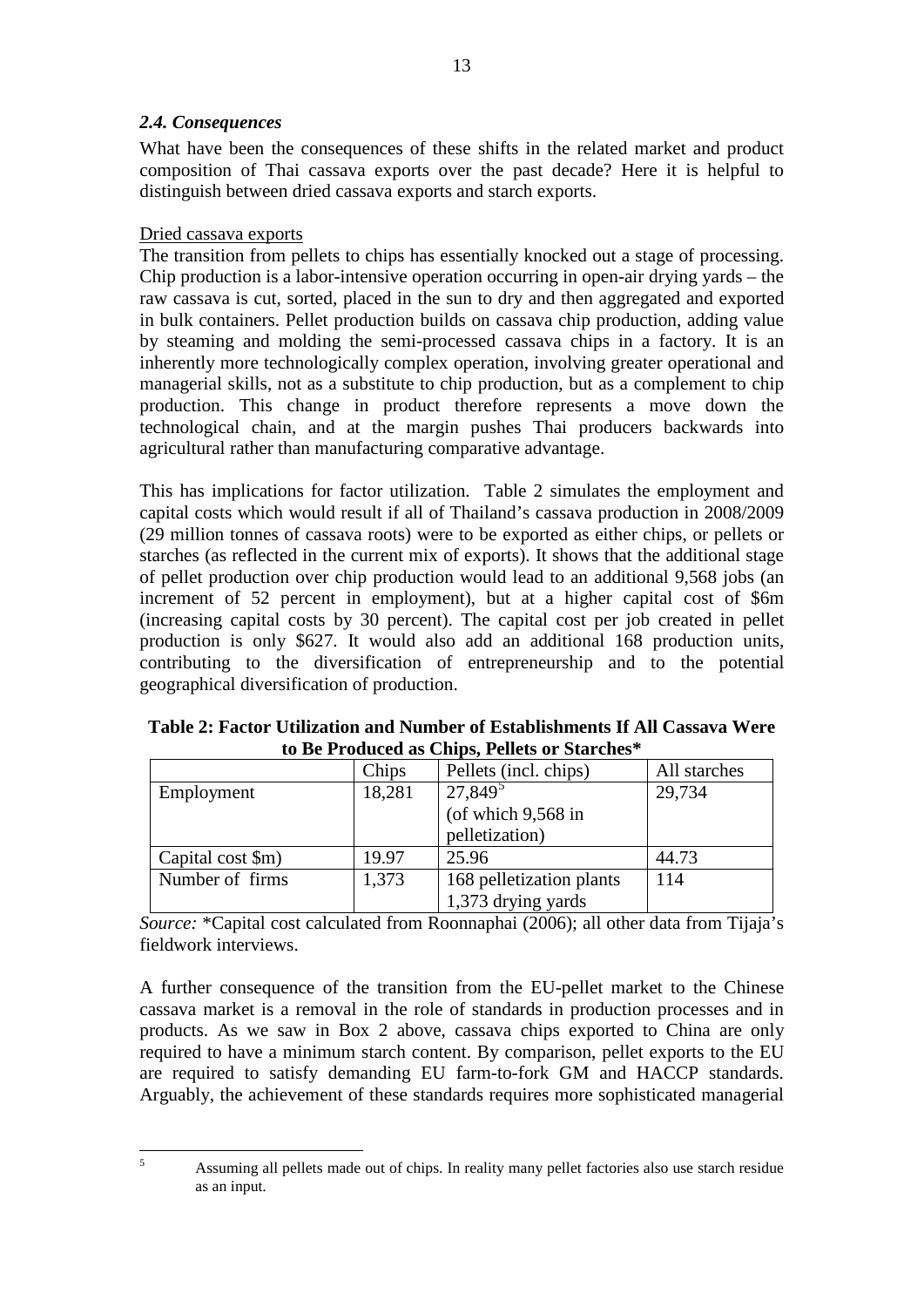processes and higher labor skills, contributing to the growth of capabilities in the Thai economy.

Finally, there are knock-on effects which can be broadly understood as value chain governance issues. Pellets exports to the EU occurs in bulk and in long-haul 50,000 tonne ships and are controlled by four northern-based commodity traders (including Cargill and Toepfer) who assemble consignments of 6,000-7,000t from individual Thai exporters.<sup>[6](#page-16-0)</sup> These exports occur mostly through long-term forward contracts which provide a predictable income stream for producers and local aggregators. By contrast, in general chip exports to China are sold on a spot-price basis, and provide for far less predictability since when prices fell suddenly in 2008, many Chinese importers reneged on agreed prices. As a consequence, many Thai firms continue to supply to the EU, even though margins on this trade have fallen in recent years as the changing agricultural price support system in the EU has led to increasing price competition from other animal feeds.

#### Starch exports

If the transition from the EU pellets market to the Chinese chip market represents a downgrading of value addition and capability-building, the same results are not true when we compare Chinese demand for starches with EU demand for pellets.

Starch production is considerably more technologically intensive than is either chip or pellet production. This is particularly true in the case of modified starches – as we saw above, modified starch involves considerably greater processing than does native starch. Hence in this case, the transition from the EU to the Chinese market would be reflected in an increase in technological complexity and skill requirements, greater than that involved in the jump from cassava chip to pellet production. Moreover, it would lead to an increase in around seven percent in total employment, since the packaging stage in starch production is particularly labor-intensive, as well as a considerable increase in skills. This increase in employment would, however, come at a considerable capital cost, with a more than doubling of investment over chip production (123 percent, an additional \$25m), a 72 percent increase (\$18.8m) over pellet production and a capital cost per job on \$2,162, still comparatively low by contemporary industrial production, but more than three times to cost per job in pellet production.

So, at one level, the transition from the EU pellet to the Chinese starch market might suggest an augmentation of capabilities. However, within starch production, there has been an important shift in recent years which mirrors the pellet versus starch story. That is, whereas Chinese starch imports from Thailand comprised around a 50:50 split between modified and native starches in 2001, the share of the more processed modified starches produced in more technologically complex production processes had fallen to only 25 percent in 2006 (TTSA, 2008). China's declining demand for modified starch might reflect the building of China's own starch modification capacity rather than a decline in demand. Modified starch (made from all starches, not just cassava) production in China has increased consistently from just 20,000t in 1991, to 60,000t in 1994, 330,000t in 2001 and to almost 650,000t in 2006 (Wang,

<span id="page-16-0"></span> $6$  Thai 'exporters' to EU are actually just assemblers, they only handle paperwork on the Thai side, port handling and off and on loading from lighters (small boats) to big long haul vessels, which are normally organised by the 4 major northern-based agricultural commodity traders.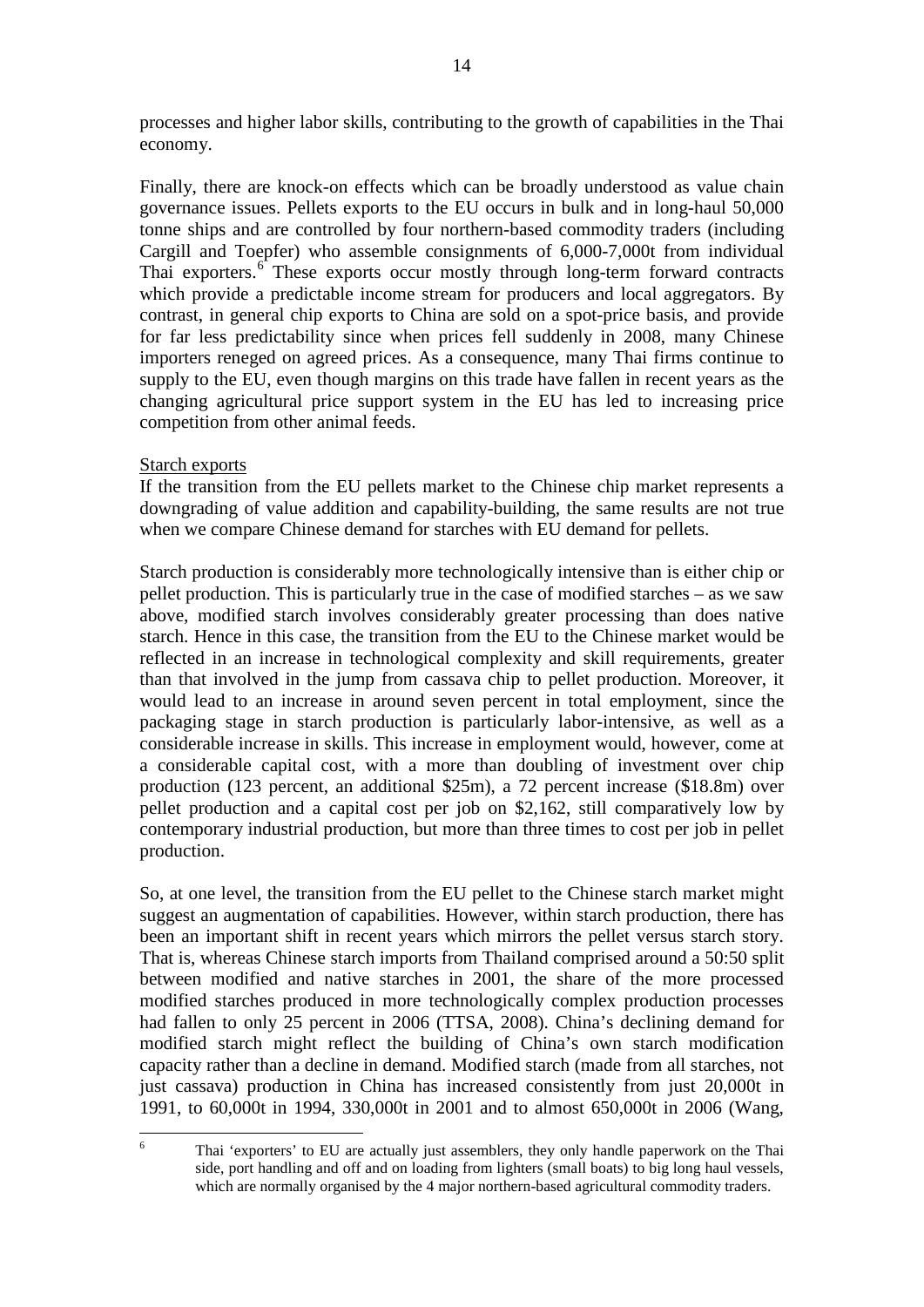2002:34; Wang, 2007). If this trend continues, Thailand might be relegated to a supplier of native starch, with the more sophisticated modification taking place in China. The Thai industry *hopes* for a more complex future, with premium grade native starches and the most complex modified starches being produced in Thailand and intermediate grades of modified starches produced in China. On the basis of past trajectories, however, their ability to achieve this outcome must be in doubt.

#### **3. GABON'S TIMBER VALUE CHAIN**

The development of timber and timber-related sectors tends to be one of the primary stages of industrial growth, partly because timber-products (such as furniture and housing) have high-income elasticities of demand at low levels of income, partly because the timber related sectors are labor intensive (and hence encourage production at low wage levels), and partly because timber-processing is closely related to the agricultural sectors which dominate low-income economies.

The trajectory of the timber sector mirrors this transition in macroeconomic structure as depicted in the "Forest Transition" model (Grainger, 1995; Mather, 1992; Mather and Needle, 1998; Rudel et al., 2005), During the *pre-industrial phase*, forests in the now mature northern economies were predominantly used for grazing, the collection of fodder, fuelwood and non-wood forest products, as well as for timber (Farrella et al., 2000; Mather, 2001). Until the  $18<sup>th</sup>$  century, European forests were a hybrid of agricultural and timber production. During the following *industrial phase* trees were 'mined'. But as forests were depleted, remaining forest areas increasingly required more management. This led to new forms of ownership, with privately owned enclosures replacing communal forests (Humphreys, 2006; Mather and Needle, 1999). For most of the  $19<sup>th</sup>$  and  $20<sup>th</sup>$  centuries forests in Europe and North America were "industrialized" and the timber was fed into related industries. As a result of timber shortages in Europe (and later its 'newly depleted' outposts in North America), colonies in Africa and Asia were drawn on to fill the domestic wood gaps. Colonies were often treated as so-called resource taps (Jorgenson, 2008).

After the 1950s, northern forestry industries moved into the *post-industrial phase.* Technological change in agriculture led to yield increases, making land available for forest expansion (Kauppi et al., 2006; Rudel et al., 2005; Victor and Ausubel, 2000). At the same time, societal perspectives on the functions of forests began to change, and an increasing affluent urban population exerted pressure on domestic forest management to cater to their needs of recreation and regeneration. They also focused on the need to avoid the loss of biodiversity in forests (Bazett, 2000; Nilsson, 1999), and in recent years have become increasingly concerned that deforestation will lead to the erosion of the carbon-sinks, which mitigate against climate change.

In southern economies, much of the tropical deforestation of the late  $19<sup>th</sup>$  and the  $20<sup>th</sup>$ centuries can be attributed to export-directed logging activities as wages in northern economies grew and as they ran out of sustainable forests. The overwhelming majority of logging took place through an expansion of the extensive margin, with little attention being placed on sustainable cultivation. Forests increasingly came under state authority with the primary objective of maximizing timber extraction, and forest land was taken by new settlers for agricultural purposes, thereby replacing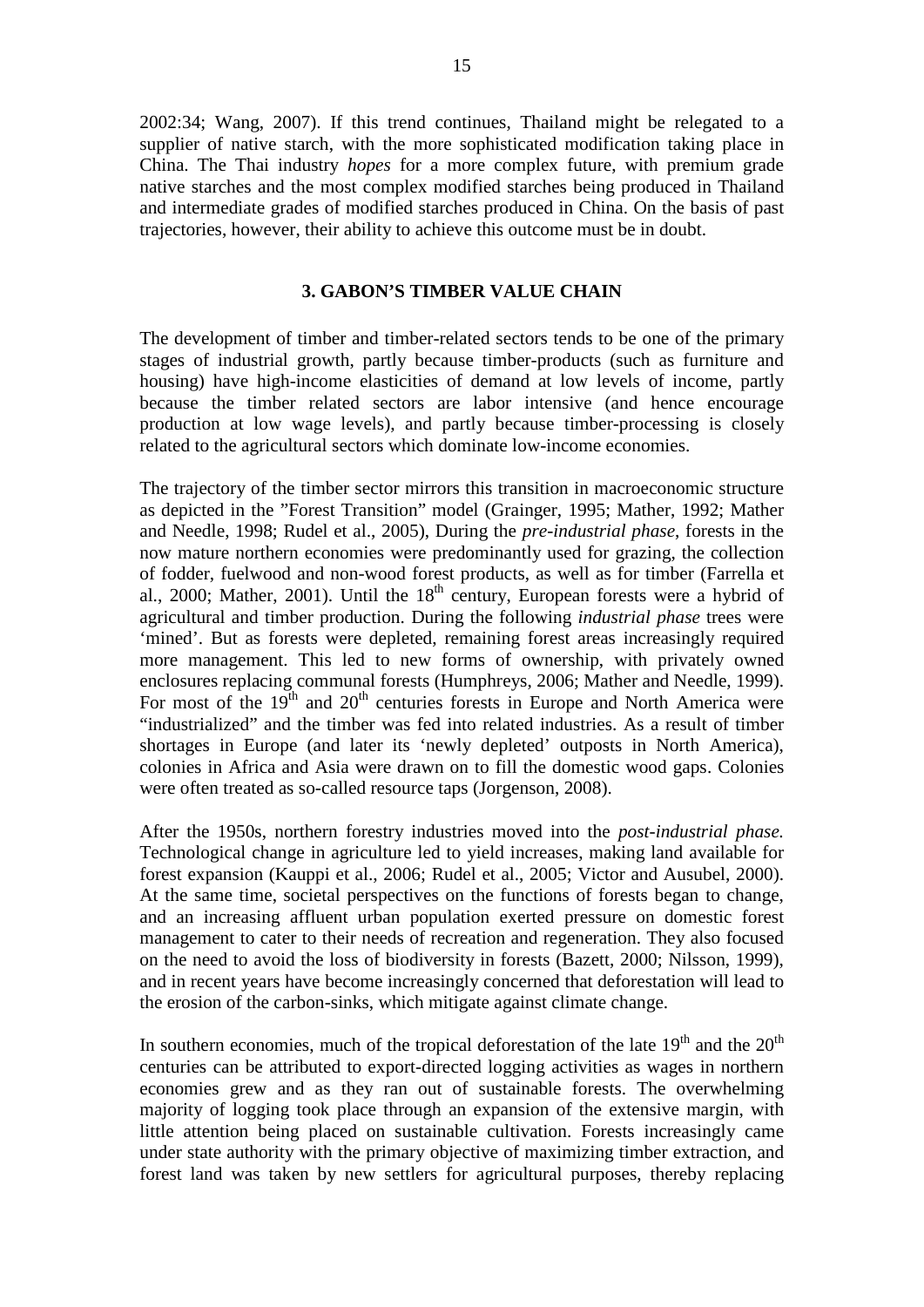traditional communal stewardship and common property systems (Humphreys, 2006; White and Martin, 2002).

#### *3.1 The Forest Value Chain in Gabon*

Situated on the West Coast of Africa, Gabon is a resource-rich economy with relatively high levels of per capita income, currently around four times the SSA average. It is a major exporter of oil, with a population of only 1.5m. Gabon possesses more than  $200,000 \text{km}^2$  of forests, as well as extensive deposits of manganese and iron ore which are only just being opened up for exploitation. Rents derived from the oilsector are substantial, and even though they are very unevenly spread, the contribution of non-oil sectors to GDP is small. The forest sector accounts for less than three percent of GDP (Melhado, 2007; OECD, 2009).



**Figure 10: Domestic Timber Value Chain in Gabon**

*Note:* Bold arrows symbolize major raw material and product flows.

Gabon's forests are part of the second largest tropical ecosystem after the Amazon, namely the Congo Basin, which covers 1.8m square kilometers, stretching across six countries<sup>[7](#page-18-0)</sup>. In Gabon, nearly 85 percent of its total land mass is covered with forests, making it the second most heavily forested country in Africa (FAO, 2005 and 2007). Gabon is the 13<sup>th</sup> largest tropical log producer globally, and the third largest log exporter with a share of 16 percent of total exports in 2008 (FAOSTAT, ForestSTAT

<span id="page-18-0"></span><sup>7</sup> Cameroon, Central African Republic, Republic of the Congo, Democratic Republic of Congo, Equatorial Guinea, and Gabon.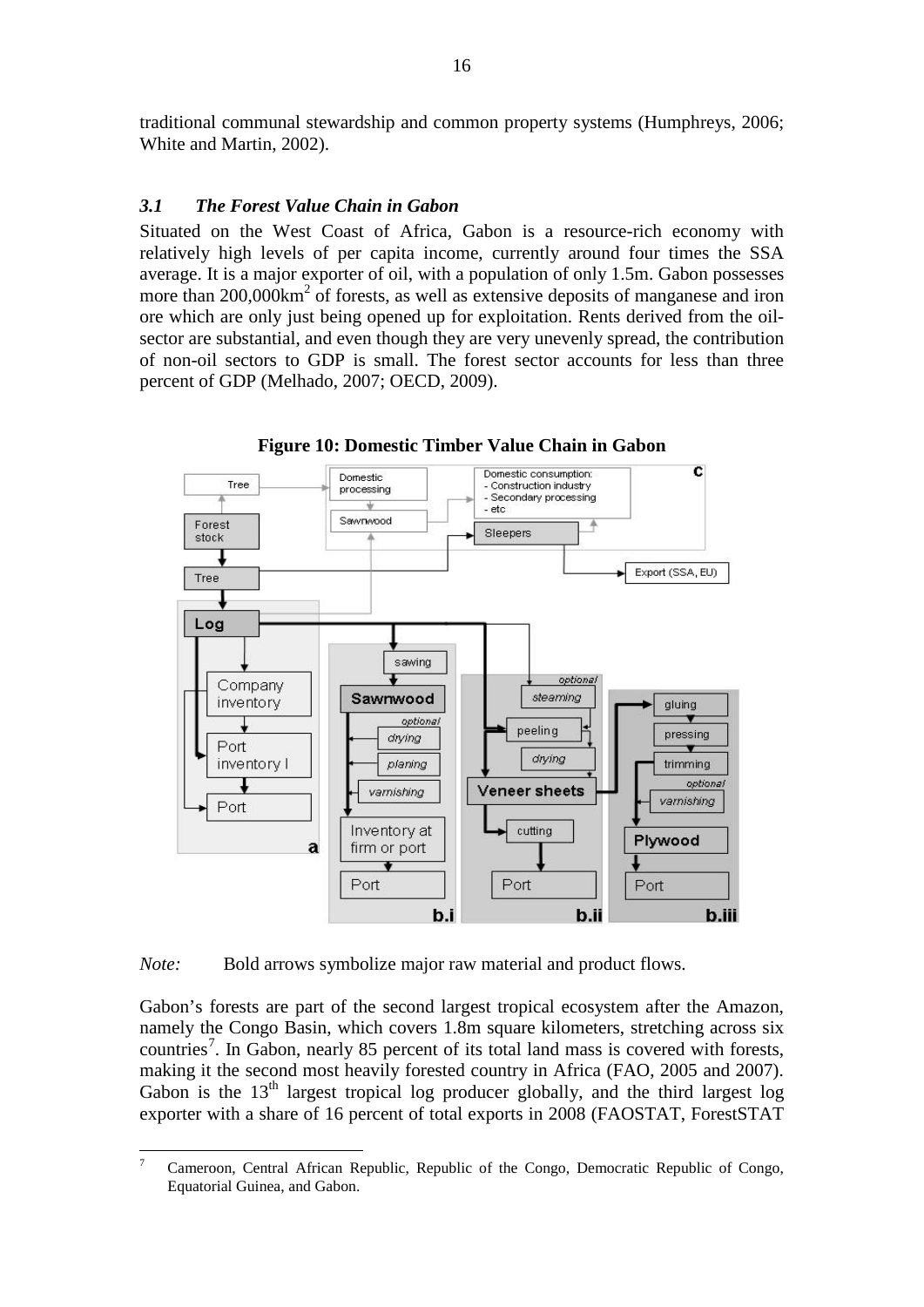data, accessed November 2009). While Gabon's forests are made up of between 300- 400 species, one – Okoumé – dominates. Around 70-80 percent of its forests contain Okoumé, and this species only exists in comparatively smaller volumes in parts of Equatorial Guinea, Cameroon, and the Republic of the Congo (ITTO, 2006; UNEP and WCMC). Okoumé is particularly favored due to its easy peeling quality as when fresh it can be peeled without prior steaming. Between 1987 and 1996, more than 70 percent of log exports were Okoumé (Collomb et al., 2000), but since then this proportion has fallen to around half of total exports (SEPBG, 2009).

Gabon's timber value chain is shown in Figure 10. A small proportion of harvested trees is converted into finished products which are consumed domestically (c). But the overwhelming bulk is exported either directly as logs (a), or as sawnwood (b.i), veneer sheets (b.ii) or plywood (b.iii). A very small proportion of timber is used to manufacture railway sleepers both for domestic consumption and export.

Until very recently, Gabon's timber sector was unregulated and out of the political focus. But with the growth of environmental concerns about climate change and mounting domestic economic problems, the timber industry has become a subject of increasing regulation, both within and outside Gabon. In the light of decreasing oil production and following pressure from external donors that Gabon regulate this key resource to use it as a primary driver of industrial diversification, the state introduced a sector program for forests, fisheries, and the environment (Programme Sectoriel Forêt, Pêche et Environnement), involving major reforms of the forestry sector (Leigh and Olters, 2006; Söderling, 2006; Wunder, 2003). This included the abolition of the state-owned export monopoly (SNBG) and the introduction of a new legislative framework, the Forestry Code, in 2001. The overall focus shifted from raw material extraction towards the industrialization of the forestry sector through increasing domestic processing of sustainably-managed forests (Methot and Ndongou, 2009). Inter alia, the Forestry Code involves:

- The re-design of the concessionary allocation system using a closed auction system to increase transparency
- The introduction of new types of concessions, with two types of commercial concessions each with a total maximum surface area and a minimum duration of exploitation
- The reform of the tax system to stimulate local processing capacities, and to promote resource transfers to rural populations
- The introduction of local processing requirements to stimulate the processing of at least 75 percent of wood before exporting by January 2012
- Production quotas are assigned to individual companies and tied to the type of concession.

The setting of explicit targets to deepen processing built on the trajectories of a few large European-owned companies, which had established processing plants to manufacture primary processed wood products during the 1990s. Complemented by the requirements of the 2001 Forestry Code to process logs domestically, this has led to a rapid increase in Gabon's production of sawnwood, veneer sheets and plywood (Figure 11). Nevertheless, in 2007 the major share of Gabon's timber (87 percent) was exported as raw logs, and on current trends there is little hope of meeting the Forestry Code objective of 75 percent domestic raw material processing by 2012.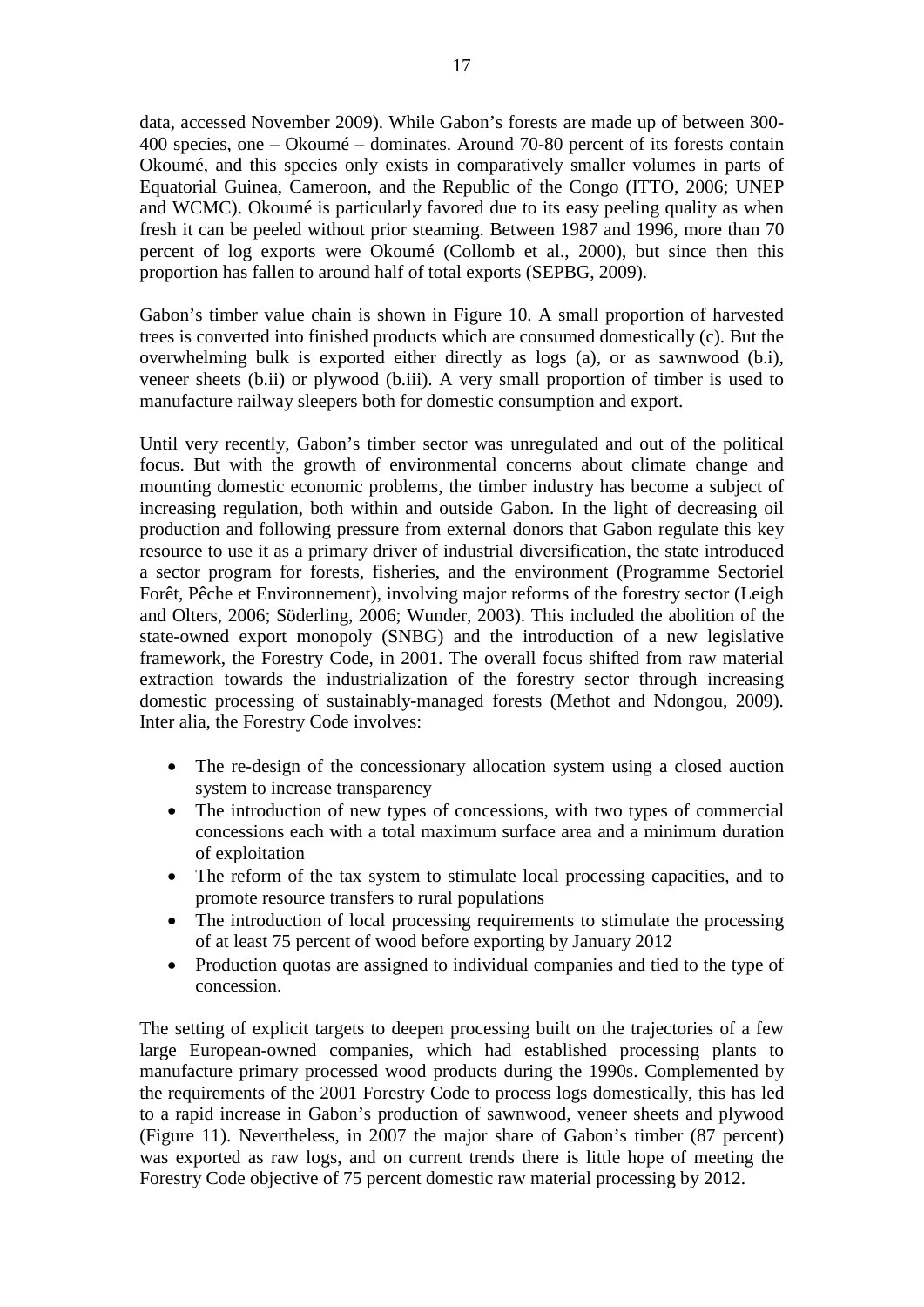

**Figure 11: Production Volumes of Selected Wood Products in Gabon (in 1,000 m3 )**



The external pressures on Gabon's timber industry explicitly targeted two related objectives. The first, exerted by external donors as a direct pressure on the Gabonese government, was designed to promote greater transparency in the management of the forestry sector in order to facilitate the sustainable management of this key global resource and to widen the distribution of benefits from the exploitation of the forests. The second set of pressures were indirect in that they were not aimed directly at Gabon. They involved a series of standards which global buyers set to ensure the sustainable management of the forests and the legality of wood products that they sourced. This, as we will see below, led to a combination of both private and public standards governing the procurement of wood from Gabon and other sources of tropical hardwoods.

# *3.2 Market Requirements for Gabon's Timber Products*

Two distinct export markets can be identified for Gabon's timber products – the EU, particularly France its prior colonial ruler, and China.

#### The EU

Gabon's timber exporting industry is a "creation" of French industry, reflecting the industrial phase in the Forest Transition trajectory in which northern firms – squeezed out of domestic sources of timber supply – indentified cheap sources of raw material supply in ex-colonies. Timber exports from Gabon to France (the major external market) started with colonial settlements during the 1850s-80s, and persisted after independence when French interests shifted towards mining activities (Wunder, 2003). Over time, total export volumes to France have risen from around  $300,000 \text{ m}^3$ in 1989 (from when reliable records are available) to nearly  $600,000 \text{ m}^3$  in the peak year of 2002. But, as processing capacities rose in Gabon, these log exports were complemented by exports of sawnwood, veneers and plywood, jointly reaching a roundwood equivalent of 230,000m<sup>3</sup>, exceeding the export of logs to France in 2006  $(220,000 \text{m}^3)$  (Figure 12).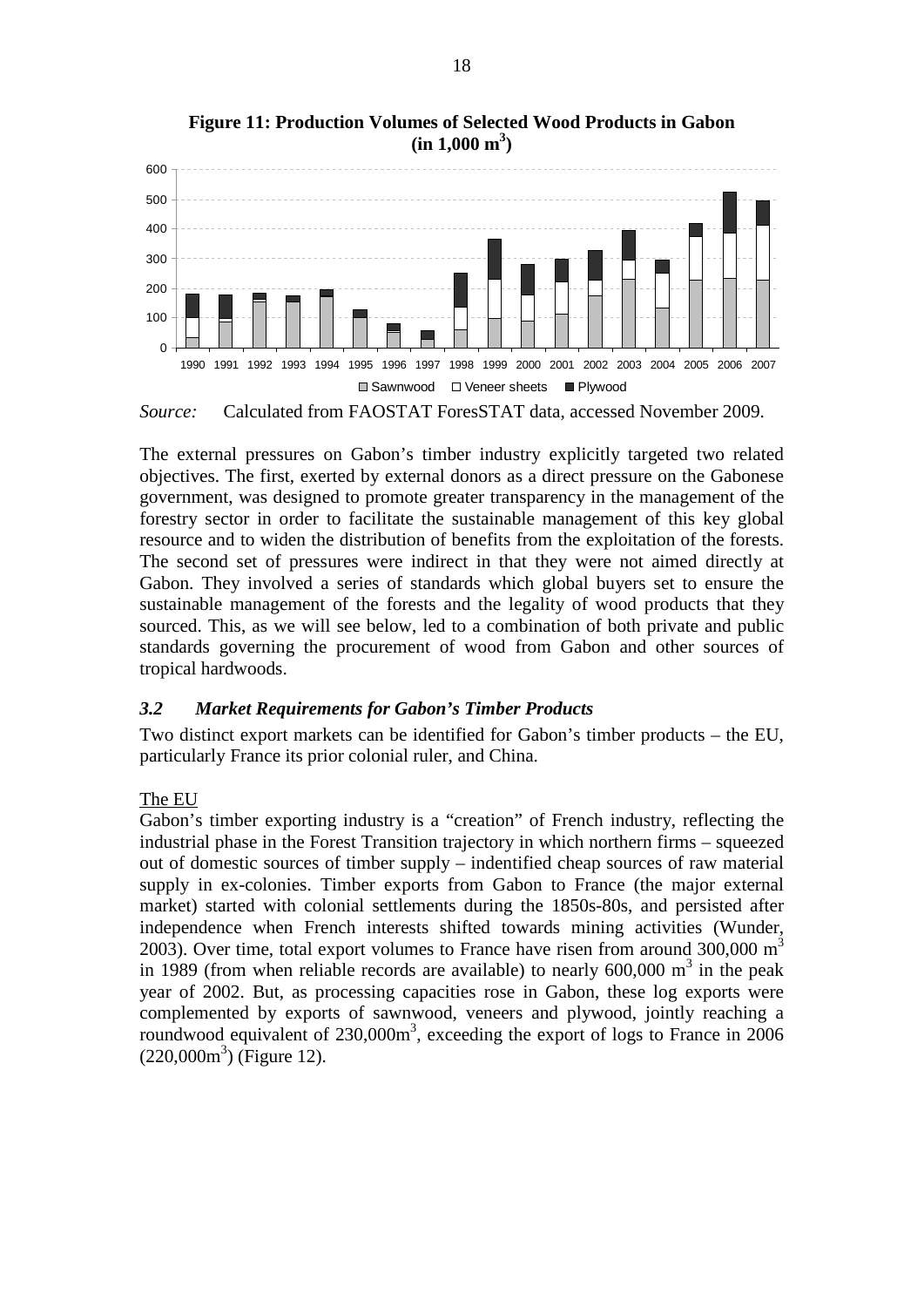

**Figure 12: Gabon's Exports of Logs and Processed Wood Products to France (roundwood equivalent in 1,000 m3 )**

*Source:* Elaborated from FAOSTAT Forestry Trade Flow data, accessed November 2009, and WRI (2000)

The EU market for timber products saw four important changes after the 1980s. First, the EU's long-term dominance of global wooden furniture exports was eroded, particularly by expanding exports from China. In 1992, Chinese furniture exports were only 14 percent of Italian and 19 percent of German exports (the two leading global furniture exporters). In 2008, Chinese furniture exports were 2.3 times those of Italy and 2.6 times those of Germany (calculated from COMTRADE, accessed December 2009). Second, as wage levels rose in the EU, so the competitiveness of its wood processing industries fell in comparison to low-income economies, who at the same time had developed their capabilities significantly in these processing sectors. This led to a migration of wood processing activities out of high-income economies as the timber furniture value chain extended. Third, governments became increasingly aware of health and safety, and regulations were instituted in many sectors to ensure higher levels of safety for consumers. Finally, the growth of per capita incomes led to greater consumer concerns with the environment and with ethical standards in value chains. In the timber sector, organizations such as the World Wildlife Fund and Friends of the Earth increasingly exerted pressure on producers to promote biodiversity and sustainability in forestry (Gulbrandsen and Humphreys, 2006; Stringer, 2006).

The growing prevalence of these standards in the EU market is reflected in Box 3 which summarizes the major trends in Europe with regard to the preferences of buyers in their purchasing of timber and the standards governing access to EU markets.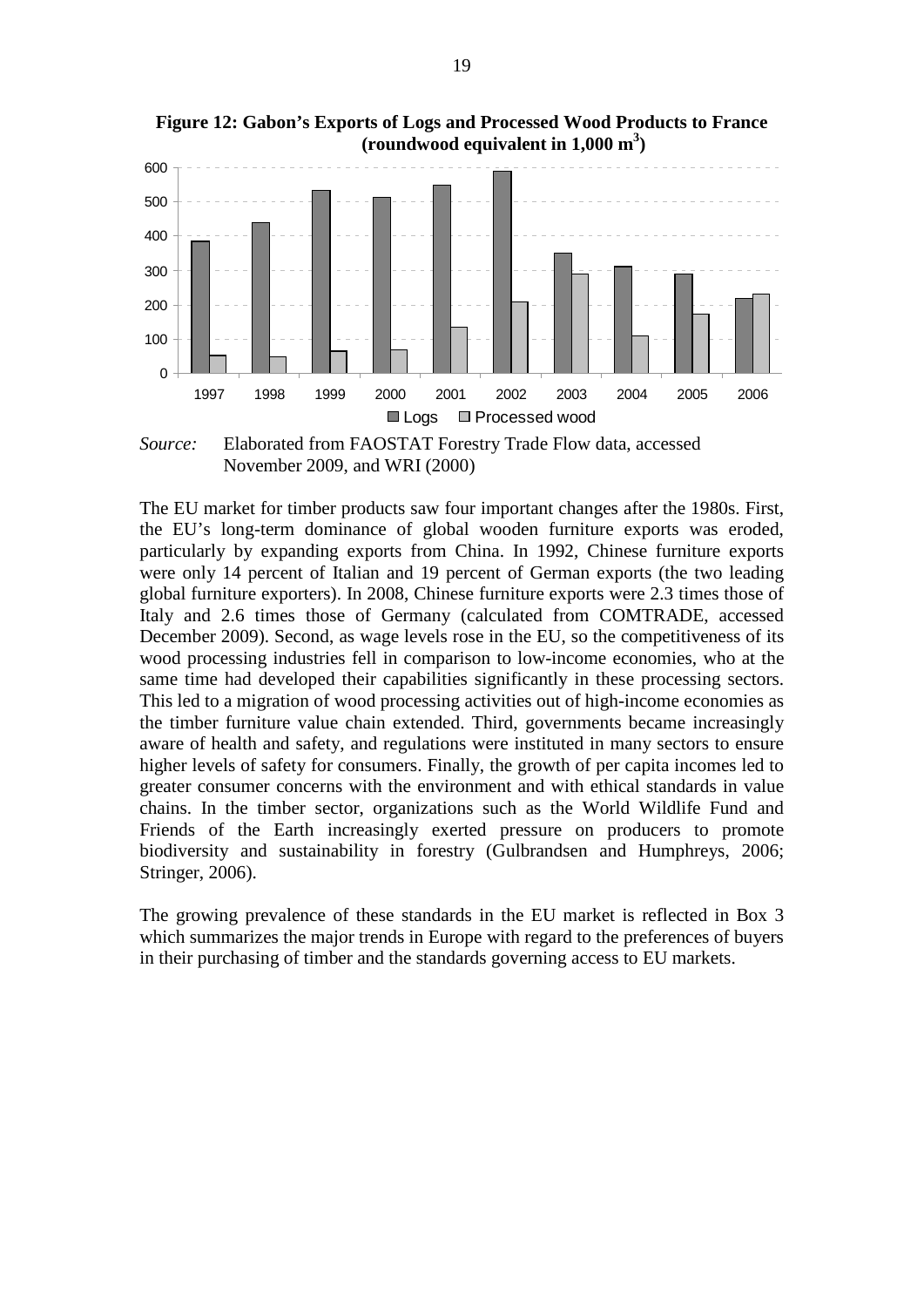#### **Box 3: Standards governing access to EU and other OECD markets**

Three sets of standards affect the entry of timber products into high-income markets such as those in the EU.

#### The critical success factors of buyers

Importers acquire timber as a raw material or as an intermediate product for processing in other sectors. They trade-off a series of critical success factors, the most prominent of which for logs are price, volume, quality, species and environmental compliance. For processed wood, the dominant critical success factors are price, volume, quality, product specifications, and environmental considerations.

#### Industry-specific standards

Responding to concerns from civil society, two major sets of standards have emerged to protect forest ecosystems and the sustainability of forest resources. European, buyers increasingly require legality certification. In particular OLB (*Origine et Légalité des Bois*) certifies that the particular logging company is the legal owner of the concession and has the right to sell the specified logs. This includes verifying that the concession-holder has met its statutory obligations such as paying all relevant taxes. Legality certification is increasingly under the umbrella of the EU FLEGT programme (Forest Law Enforcement, Governance and Trade), whose primary main aim is to eradicate illegal timber trade.

Sustainability certification is designed to promote the sustainable use of forests. The primary standard here is the Forest Stewardship Council (FSC) scheme, which provides the systematic recording of sustainable production standards, and a chain of custody certificate tracing timber all the way through the value chain and has wide-ranging requirements including the protection of the rights of indigenous peoples. The ISO 14000 standards are also protective of the environmental impact of the timber value chain.

#### Public standards

Public standards are mandatory and affect health and safety concerns in the timber value chain. These technical features are, for example, covered by formaldehyde emissions arising from the adhesives used to produce plywood, chemicals used in the production of medium-density fibreboards or pollution from paint. Phytosanitary requirements ensure that "the producer has been capable of cleaning, sanitizing, sterilizing or by other means to render the offered commodity free from unwanted dirt, seeds, pests or germs" (Tissari, 2009:3). In case of sawnwoods, the cut edges are therefore treated with a special paint to prevent both infestation as well as decay. Other technical standards are building codes, and product testing requirements (Pro Forest, 2009; Sun et al, 2008).

Increasingly, where a government agency is the direct procurer of wood and wood products, EU countries have set Green Public Procurement Standards (GPP) for suppliers.

#### China

China is a relative wood-resource poor country with a low forest per capita density (0.13 ha relative to a world average of 0.65). Additionally, many of its forests reserves were depleted due to extensive logging beginning in the late 1950s (Démurger, et al., 2007). This has led to the Chinese government imposing logging restrictions in an attempt to stop further deforestation and environmental degradation (Bowyer, et al., 2004; White et al., 2006; Zhang and Gan, 2007). At the same time, Chinese industry was making increasing use of wood in its furniture and wood panel industries, as well as in its massive housing and infrastructure investments. Chinese government officials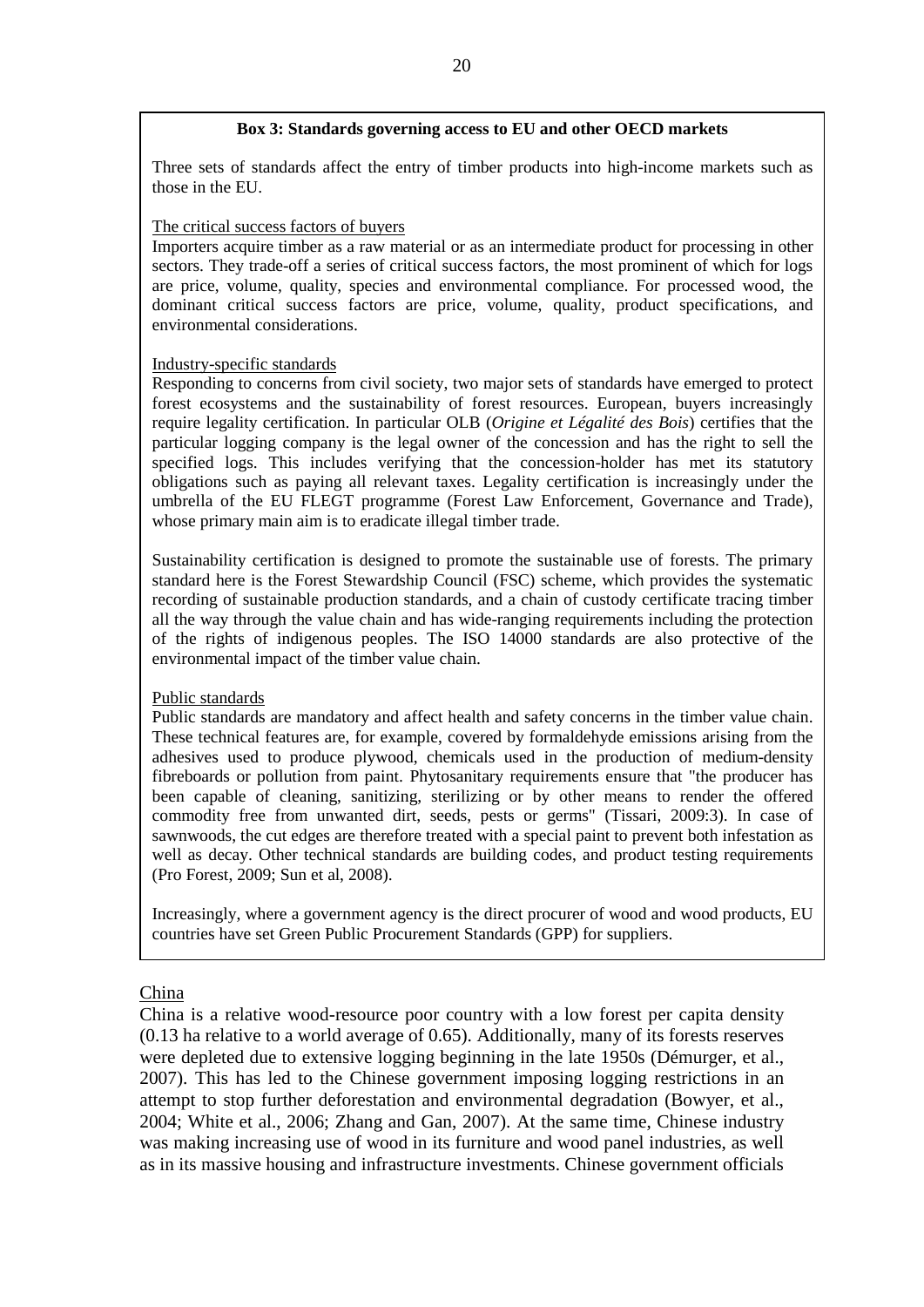reported an estimated gap of 140-150 million cubic meters in 2006 alone (Canby, et al., 2008).

China's demand for wood has thus grown rapidly. But at the same time, its competences in wood using industries have also expanded (Table 3), so that the shortfall in supply translated into the imports of logs, as opposed to processed wood. This is evident from Figure 13 which whilst documenting a gradual increase in sawn wood imports, is most remarkable for the decline in the volume of imports of both veneer sheets and plywood, and a very rapid increase in imports of raw, unprocessed logs. China used to import plywood in the past but became a net exporter after 2001 (Adams and Ma, 2002; Changjin, et al., 2008; Kozak and Canby, 2007; White et al., 2006). However, though having developed rapidly over the past decade the Chinese wood processing industry is still not as advanced as their Northern counterparts. Consequently, whereas the North has the technology to process wood of smaller diameter and with differing wood fibre characteristics (for example, plantation wood grown in temperate climates), Chinese industries are believed to continue to demand large diameter logs from first/second growth natural forests (grown in sub-tropical and tropical climates) (Bowyer et al., 2004).

**Table 3: China's Growing Share of Global Exports in Timber Processing Industries**

|            |    | 2008 |
|------------|----|------|
| Furniture  |    | 24.7 |
| Veneer     |    |      |
| Plywood    | 02 | 02   |
| Fiberboard |    |      |

*Source:* COMTRADE, accessed 17 December 2009



**Figure 13: China's Imports of Logs and Selected Wood Products (1,000 m3 )**

*Source:* FAO ForesSTAT data, accessed November 2009

But whilst China's demand for timber products has grown, there has been little evidence of market access being governed by the sorts of standards affecting Gabon's exports of timber to the EU. Instead, given the large number of companies, low barriers to entry and exit, little product differentiation, competition in the Chinese wood processing value chain is intense often leading to an erosion of profit margins.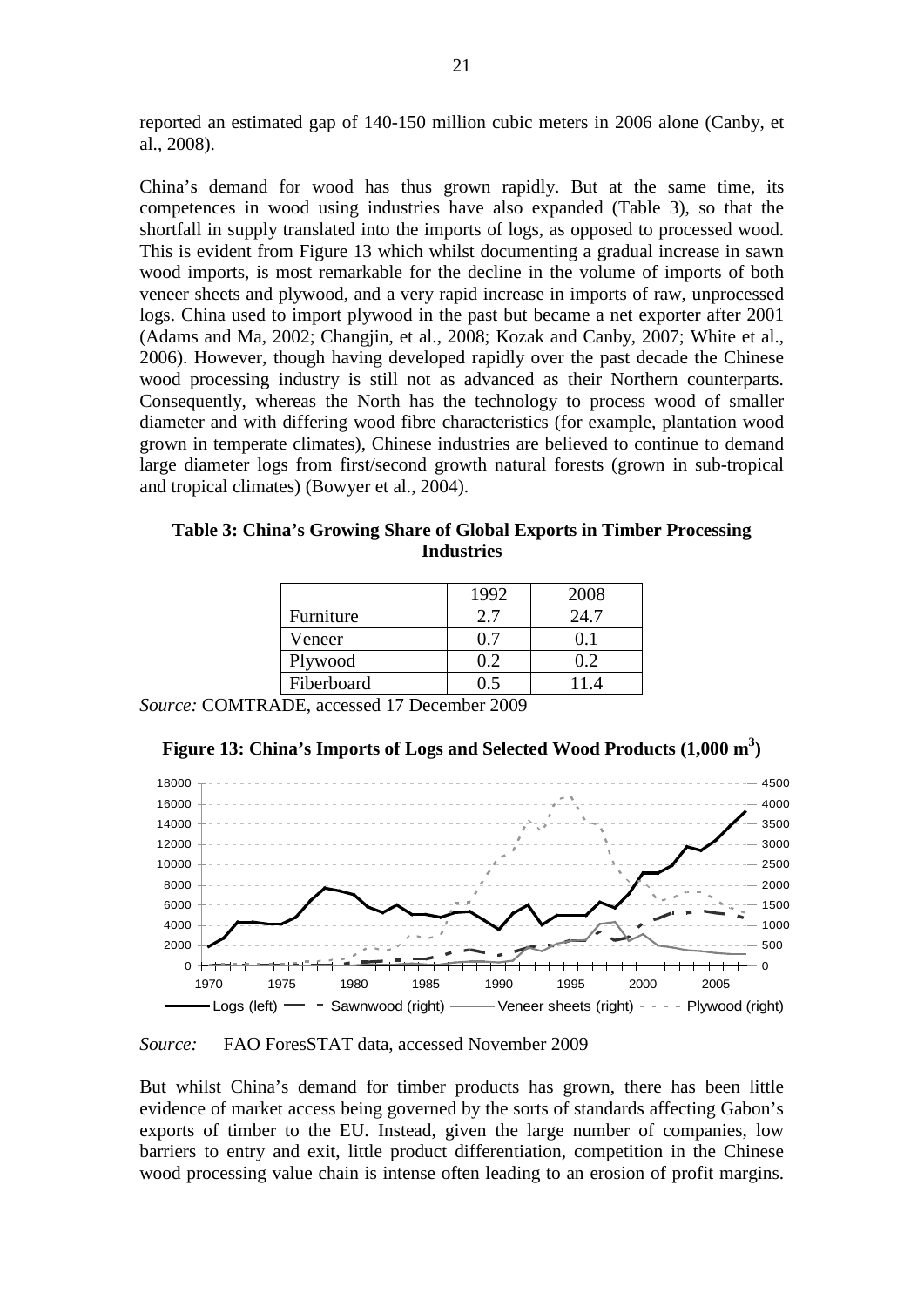Many processing mills are thought to survive only due to state subsidies such as value-added tax rebates (Changjin et al., 2008; TFT, 2007). With the exception of some large foreign enterprises or joint ventures, wood processing companies largely follow a low-cost/low-price competitive strategy with a focus on quantity rather than quality. For example, furniture and other wood products are usually of low-tomedium quality (Castaño, 2002; Changjin et al., 2008).

There are few signs that Chinese civil society is exerting the sorts of pressures evident in northern countries where NGOs actively lobby to ensure high environmental standards in the timber value chain. There is compelling evidence that a significant (but unknown<sup>[8](#page-24-0)</sup>) share of Chinese log imports are "illegally sourced",  $9$  including from Gabon (EIA, 2005; ITTO, 2005; Stark and Cheung, 2006). It is widely argued that China is at the center of illegal log trade and processing (Global Timber, 2009; Katsigris et al., 2002; White et al., 2006). [10](#page-24-2) Insofar as the Chinese market shows any distinctive preferences for wood products, consumers appear to like dark wood characteristics, as do Indian consumers. Chinese producers favor Okoumé (a variety with which Gabon is particularly well-endowed and whose fiber characteristics make it ideal for peeling), and darker hardwoods. This contrasts with European preferences for lighter-colored woods.

#### EU and China Comparison

This contrast between the drivers of consumption and the determinants of market access in the EU and China surfaces in the preferences of global buyers operating in Gabon. Buyers from China tend to place a premium on low price and large volumes. They are generally less concerned with specific varieties than are the EU buyers, and also show particularly low preferences for environmental compliance and the quality of the logs, which they are purchasing (Figure 14). Specifically with respect to environmental standards, Chinese buyers make very few demands from Gabonese suppliers, particularly in comparison to EU buyers (Figure 15).

### **Figure 14: European and Chinese Buyers' Requirements – Wood Logs (1=not important; 5=very important)**



*Source:* Terheggen's fieldwork interviews

<span id="page-24-0"></span><sup>&</sup>lt;sup>8</sup> The share of illegally sourced logs of total log trade volumes is estimated to be around ten percent (EIA, 2005). <sup>9</sup> Illegal logging occurs when timber is harvested, transported, bought or sold in contravention of

<span id="page-24-1"></span>national laws (EIA, 2005; Greenpeace, 2009)<br><sup>10</sup> "China's sources for hardwood log imports reads like a who's who of countries with problems

<span id="page-24-2"></span>with illegal logging" (EIA, 2005:3)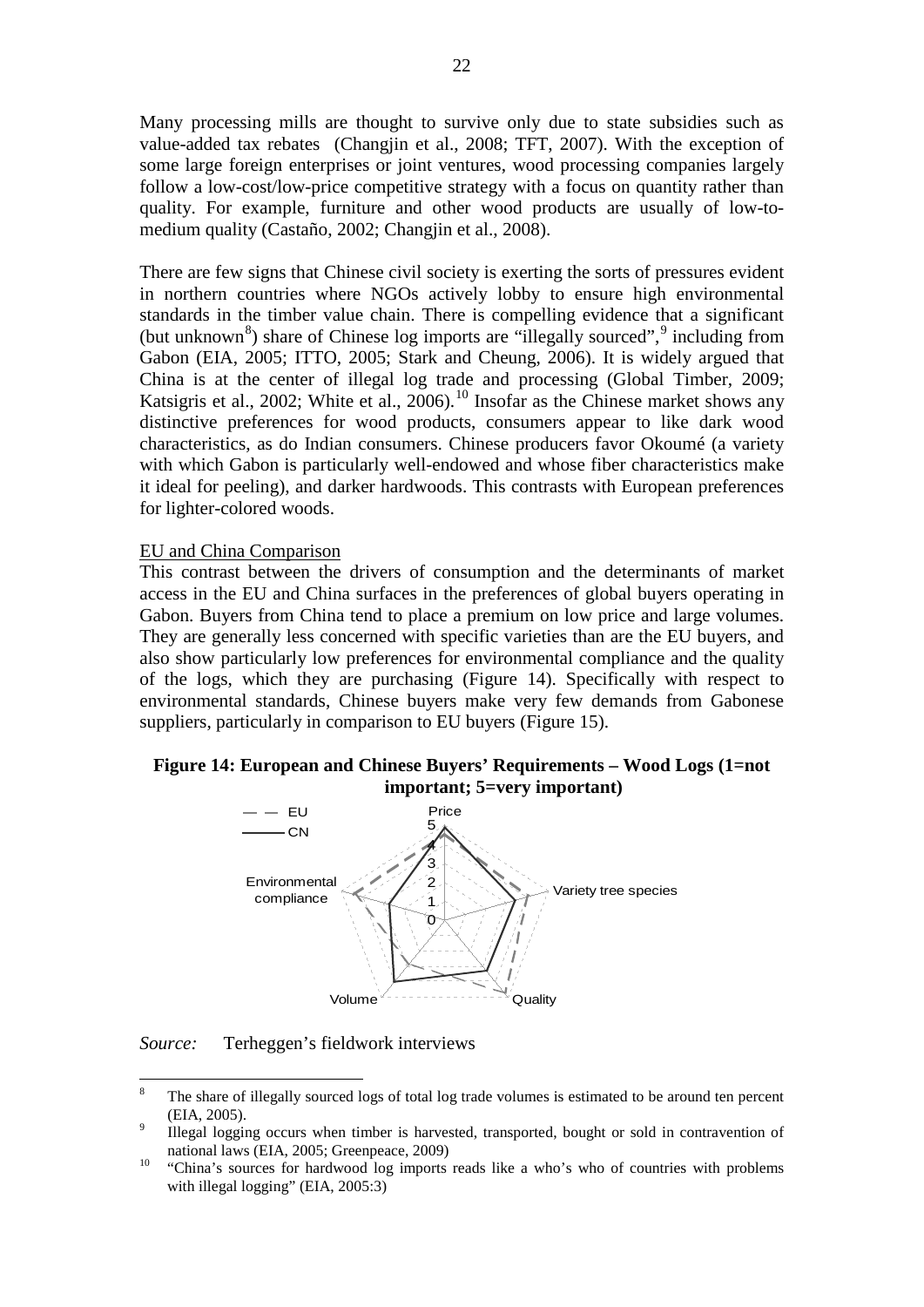



#### *3.3 Changes in Market Destination of Gabon's Timber Exports*

From Gabon's perspective, the evolution of the EU and the Chinese markets has had major consequences for the direction and nature of its timber exports. Beginning with the direction of exports, China (and India) have now become the dominant global importers of tropical hardwoods as EU economies have moved to the imports of processed woods and have become increasingly concerned about the sustainability of global hardwood reserves. Between 1990 and 2007, China's share of global imports rose from 14 percent to 68 percent (and India from five percent to 17 percent), whilst the share of all OECD economies collapsed from 78 to 11 percent (Table 4). With 1990 as the base-year, in 2007 China's imports of tropical hardwood had more than quadrupled in volume terms; in the same period, EU and wider OECD imports had fallen by more than 90 percent.

| 1990         |        | $\bullet$<br>1997 |        | 2007        |        |
|--------------|--------|-------------------|--------|-------------|--------|
| Japan        | 39.5%  | Japan             | 32.3%  | China       | 68.2%  |
| Korea, Rep.  | 16.1%  | <b>China</b>      | 29.2%  | India       | 17.2%  |
| <b>China</b> | 13.9%  | Korea, Rep.       | 6.5%   | Japan       | 3.8%   |
| Thailand     | 8.1%   | India             | 5.5%   | France      | 2.1%   |
| India        | 4.7%   | Thailand          | 4.5%   | Thailand    | 1.3%   |
| France       | 3.6%   | France            | 3.7%   | Spain       | 0.9%   |
| Italy        | 2.9%   | Philippines       | 3.7%   | Korea, Rep. | 0.8%   |
| Portugal     | 2.1%   | Norway            | 2.2%   | Italy       | 0.8%   |
| Spain        | 2.0%   | Pakistan          | 1.9%   | Turkey      | 0.7%   |
| Germany      | 1.4%   | Portugal          | 1.8%   | Portugal    | 0.6%   |
|              |        |                   |        |             |        |
| <b>OECD</b>  | 78.29% | <b>OECD</b>       | 53.23% | <b>OECD</b> | 10.99% |

**Table 4: Share of Global Tropical Log Importers for Selected Countries**

*Source:* FAOSTAT ForestSTAT data, accessed November 2009.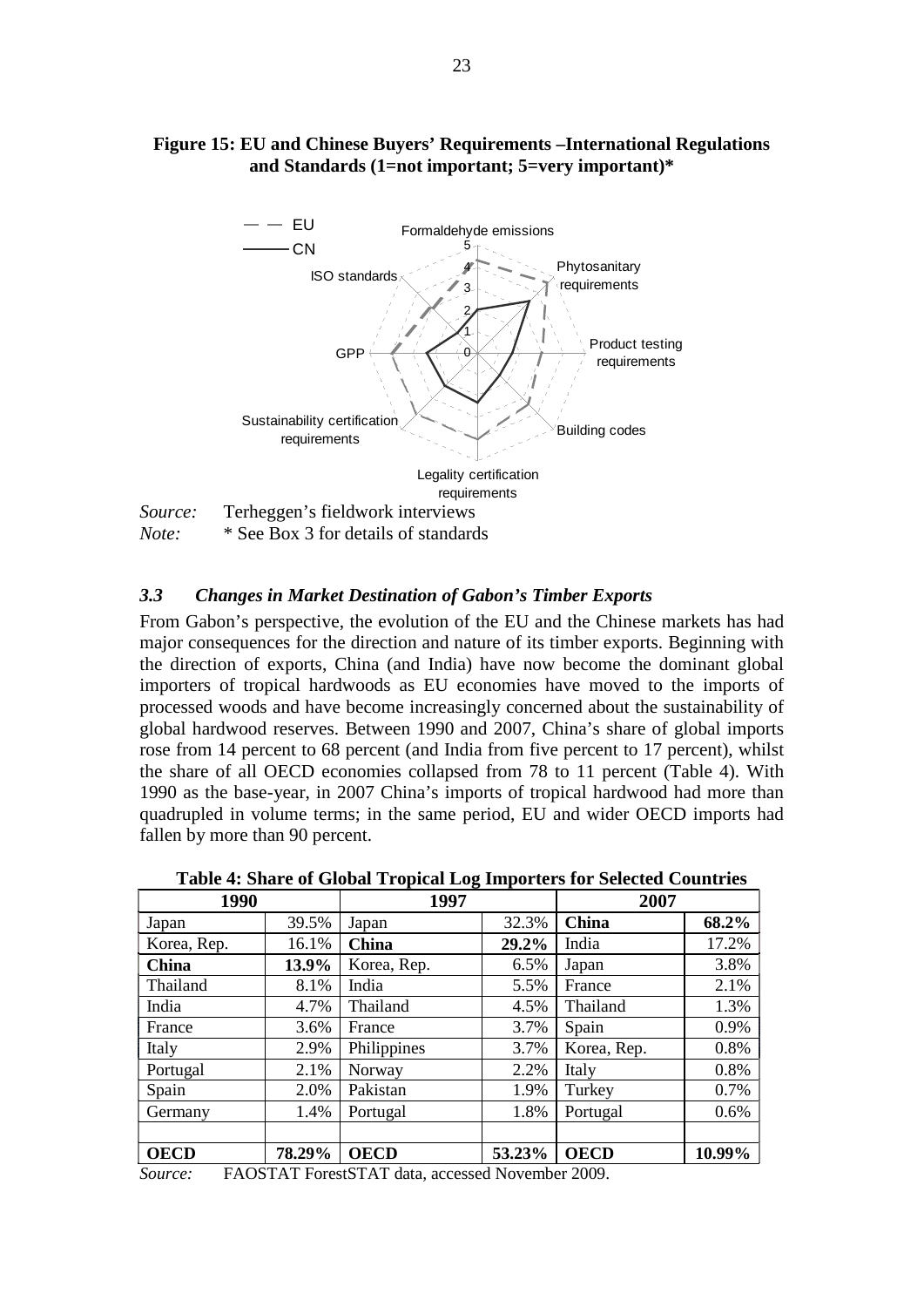This is reflected in the destination of Gabon's timber exports. China became a significant importer of Gabon's timber in the mid-1990s (Figure 16). In volume, Chinese imports of the roundwood equivalent of sawnwood, veneers and plywood is currently more than three times those of French imports, but in value, China imports roughly the same value of timber products from Gabon. The difference between value and volume shares is accounted for by the fact that, as will be shown below, the Chinese market is almost exclusively a market for unprocessed logs, whereas an increasing (albeit still small) share of the EU market is serviced by processed timber products which has a higher unit value. Despite being the dominant importer of Gabon's timber by volume, China's dominance in Gabon's timber trade is a little atypical of the global picture where its share of imports is even higher. The high relative share of France in Gabon's exports reflects its close historical links with France and the long presence of French timber companies operating in Gabon.

**Figure 16: Chinese and French Tropical Wood Product Import Structures from Gabon – Log and Wood Product Volumes (in 1,000 m3 RWE) \***

![](_page_26_Figure_2.jpeg)

*Source:* FAOSTAT Forestry Trade Flow Data, accessed October 2009 \* The calculation of the roundwood equivalent uses the following conversion factors, based on the responses of firms in Gabon. For EU: the sawnwood ratio is 2.5:1, for, veneer sheets 1.82:1, and for plywood 2.3:1. For China: the sawnwood ratio is 2.05:1 (reflecting lower quality requirements of buyers). Veneer sheets and plywood have the same conversion factor as in exports to the EU.

### *3.4 Consequences*

What have been the consequences for Gabon of the shift in the market for its timber exports, and what are the implications for the trajectory of its timber industry? Two major developments can be noted - the nature and extent of standards imposed on producers, and the accretion of value added to harvested logs

#### **Standards**

Bluntly-speaking, the transition in market destination has led to a collapse in the standards required of producers (Figure 17). These standards have important implications for capability-building. Greater demands for quality require enhanced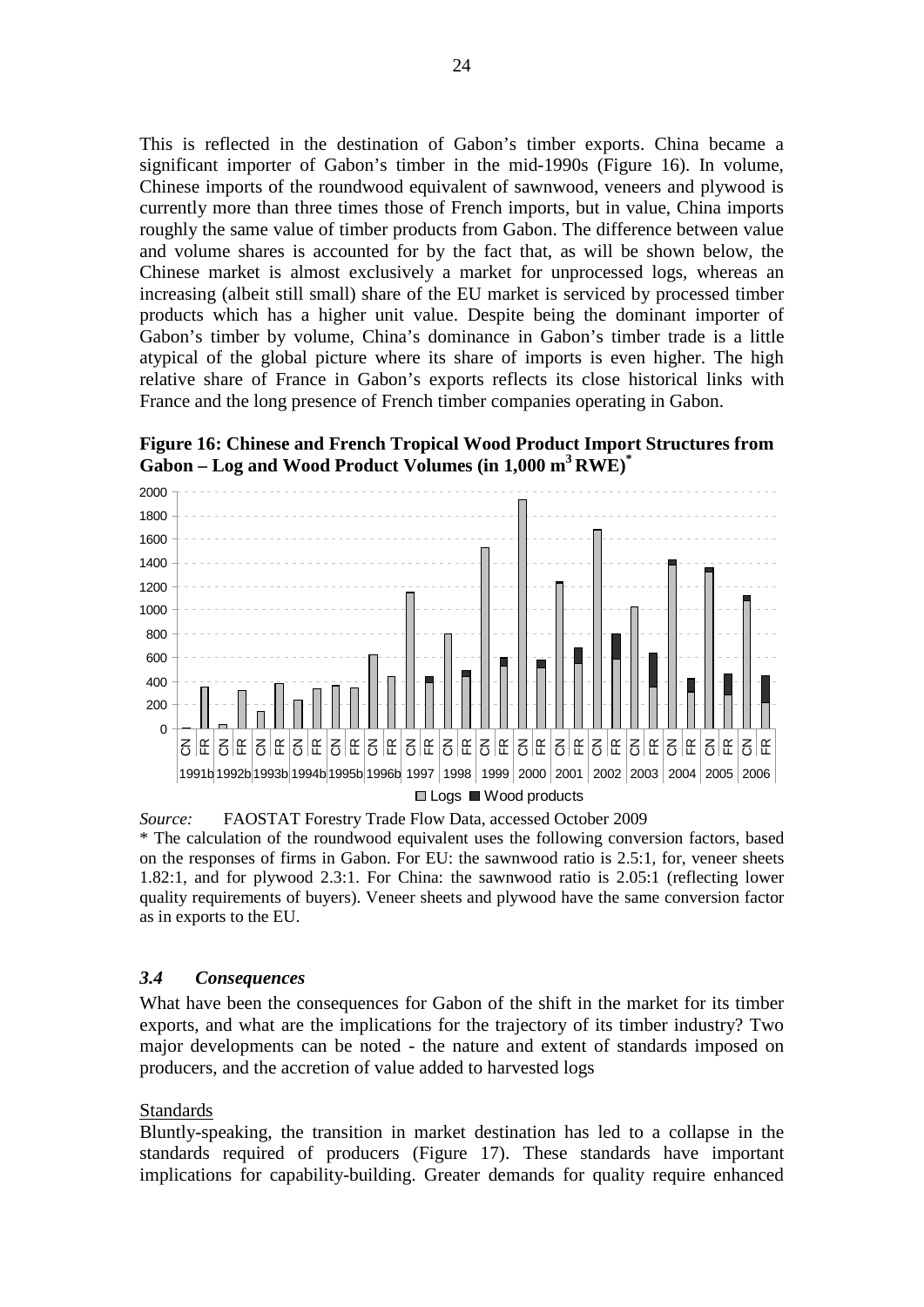skills and the capacity to improve quality over time. Instead, Gabonese timber suppliers can basically sell any timber product to China, irrespective of the quality of cutting, sawing or finishing, as long as the price is low and volumes are large. Environmental standards which influence health and safety in the treatment of forest products are an important safeguard for the welfare of the workforce. Certification of logs helps to ensure that the sustainability of the forests are maintained, and environmental certification such as FSC accreditation helps to maintain biodiversity and to promote social cohesion. Virtually none of these standards apply to products exported to China; virtually all apply to products exported to the EU.

|                                                        | <b>Chinese buyers</b>                         | <b>EU</b> buyers                         |  |  |  |  |
|--------------------------------------------------------|-----------------------------------------------|------------------------------------------|--|--|--|--|
| <b>Critical Success Factors in Purchasing Decision</b> |                                               |                                          |  |  |  |  |
| Stage of processing                                    | logs                                          | logs and processed wood                  |  |  |  |  |
| Species variety                                        | wide range, limited<br>selection              | narrow range, selective                  |  |  |  |  |
| Quality                                                | medium                                        | High                                     |  |  |  |  |
| Volume                                                 | large                                         | Small                                    |  |  |  |  |
| Product specifications (e.g.<br>cut specificity)       | moderate importance                           | important, intricate                     |  |  |  |  |
| Price                                                  | critical                                      | critical                                 |  |  |  |  |
| Environmental compliance                               | minor importance                              | important                                |  |  |  |  |
|                                                        | <b>Industry-Specific and Public Standards</b> |                                          |  |  |  |  |
| Formaldehyde emissions<br>not important<br>important   |                                               |                                          |  |  |  |  |
| Phytosanitary certificate                              | basic entrance criteria                       | important                                |  |  |  |  |
| <b>Building codes</b>                                  | not important                                 | moderate importance                      |  |  |  |  |
| Product testing requirements                           | not important                                 | moderate importance                      |  |  |  |  |
| Labor standards                                        | not important                                 | moderate importance; few<br>applications |  |  |  |  |
| Legality certification                                 | not required                                  | important, OLB dominates                 |  |  |  |  |
| Sustainability certification                           | not required                                  | important, FSC dominates                 |  |  |  |  |
| green public purchasing                                | minor importance                              | important; few applications              |  |  |  |  |
| <b>ISO 14001</b>                                       | not required                                  | moderate importance                      |  |  |  |  |

**Figure 17: Summary of Preferences and Buyer Standards of Chinese and EU Buyers of Gabon Timber Products**

# Value added

A combination of factors, particularly the growth of its own wood processing industries have led to China almost exclusively importing raw logs, In addition, China's low wages and lax environmental regulations mean that it is a direct competitor to Gabon's processing industry in a way which is not true for the EU where high wages make for uncompetitive processing in labor intensive industries which are often also polluting. Whilst the bulk of Gabon's timber is still exported as raw logs, in recent years Gabonese producers have begun to export an increasing volume of sawnwood, veneers and plywood. This can be seen from Figure 18 (which underestimates the value of this shift in export composition, since it reflects export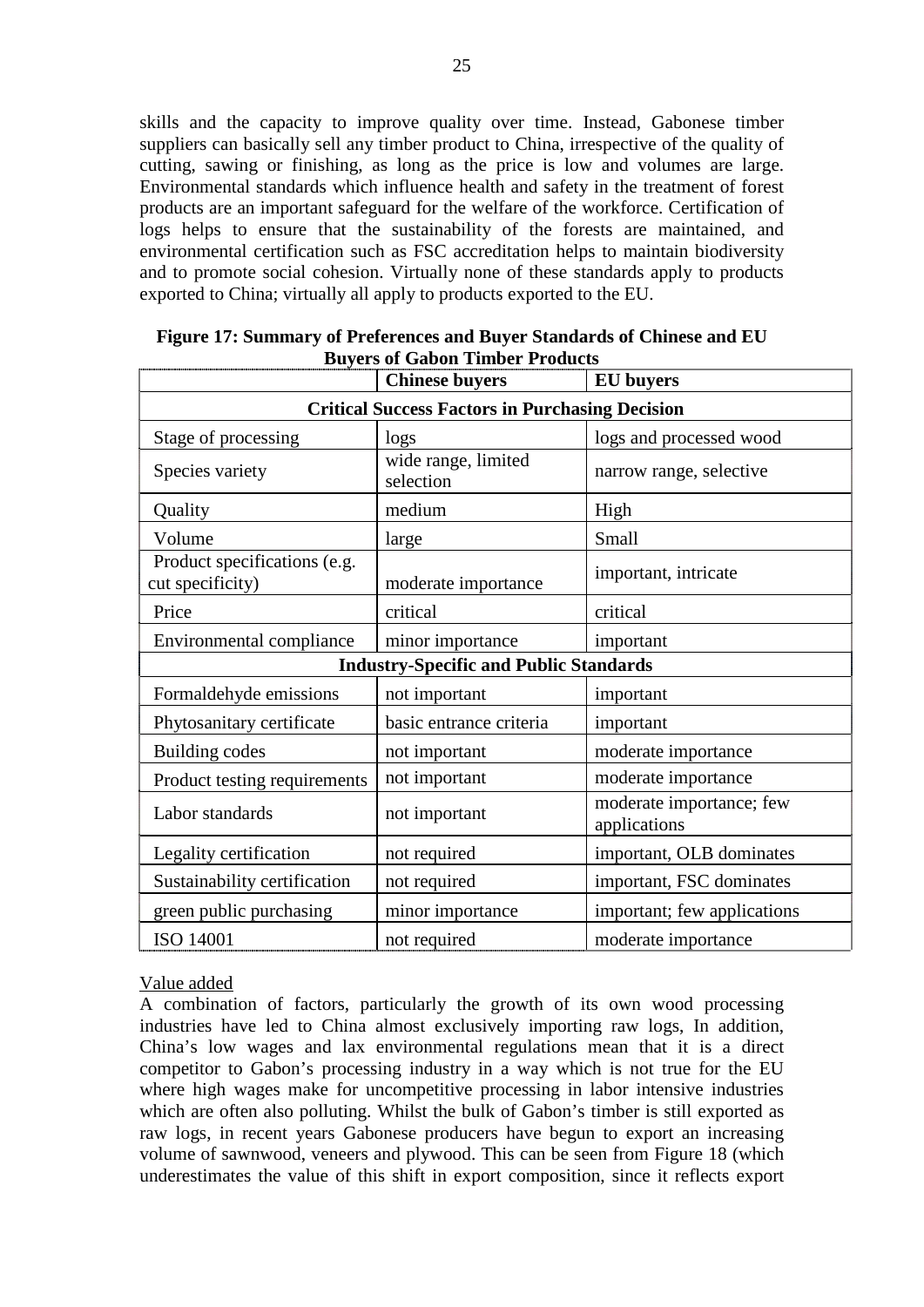volumes rather than export value, - the unit price of processed wood is higher than that of unprocessed logs) where it is evident that China shows little inclination to import either veneers or plywood.

**Figure 18: Log and Wood Product Demand Distribution for China, France, and the EU-27 countries 1997-2006 (volume in 1,000 m3 )**

![](_page_28_Figure_2.jpeg)

*Source:* Calculated from FAOSTAT Forest Trade Flows data, accessed November 2009

#### The development impact: factor utilization

Since one of the major consequences of a shift in the final market from the EU to China is that the degree of processing falls, what are the consequences of this for factor utilization in the Gabonese economy? Table 5 simulates factor utilization if the same quantity of wood is exported in the form of logs, sawnwood, veneer sheets and plywood. It calculates the resultant earnings of foreign exchange, and the derived utilization of labor and capital, taking into account processing loss in the conversion of logs, as well as the unit-prices in global markets in 2006. It is necessarily a crude exercise, but nevertheless, the exercise does throw some light on the developmental consequences of alternative uses of forest resources, as reflected in different destinations of final markets.

It is evident from this that there is a substantial gain in employment to be achieved by the downstream processing of logs into sawnwood, veneer and plywood. Employment is more than doubled if the logs are converted into sawnwood, trebled with the extension to producing veneer sheets, and quadrupled if these veneer sheets are then incorporated in the production of plywood. Foreign exchange earnings are also enhanced with further processing, by 25 percent in the case of veneer and 12 percent in the case of plywood. However, this is not the case with regard to sawnwood. Here there is a value and foreign exchange loss in processing since the Gabon sawmill industry is inefficient and has low conversion rates. Veneer firms also lose money in processing. The reason why firms invested in sawmilling and veneer production is purely a function of the Forestry Code where firms, who were unable to afford the high capital entry costs into the production of plywood and/or veneer, deepened value-added in the expectation of meeting the 2012 Forestry Code target. These lossmaking firms manage to stay in production, due to the profits earned through their log exports (Table 5). This augmentation of value, employment, and foreign exchange earnings through processing come at a very considerable cost of capital, particularly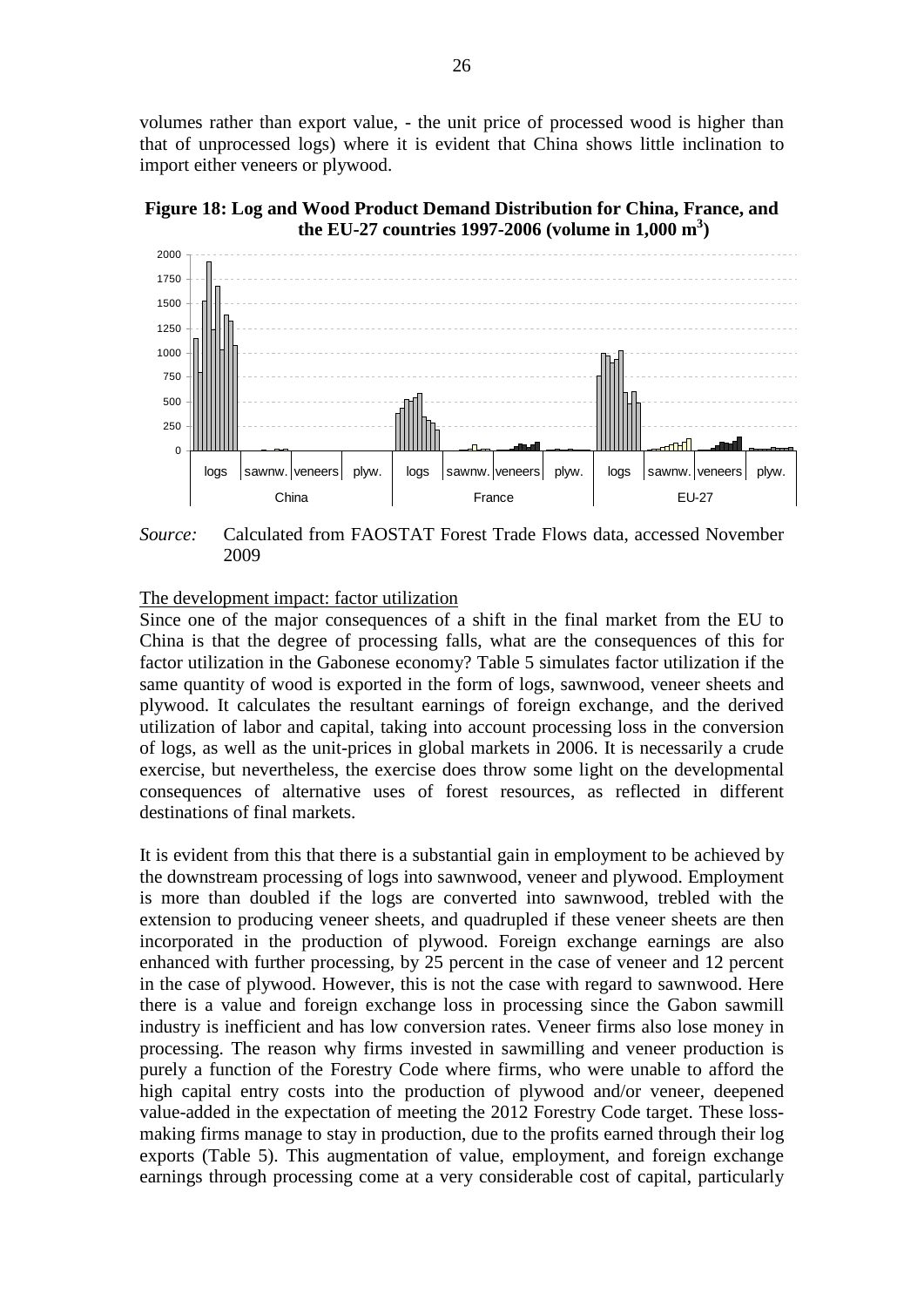in the production of plywood and veneer, and comprises a major obstacle for local firms in meeting the Forestry Code's 2012 target.

|                                                                                   | ъ<br>Logs | Sawn wood | <b>Veneer</b><br>sheets | <b>Plywood</b> |
|-----------------------------------------------------------------------------------|-----------|-----------|-------------------------|----------------|
| Output real $({}^{6}000m^{3})^{b}$                                                | 3,400     | 1,380     | 1,870                   | 1,480          |
| Foreign exchange <sup>c</sup>                                                     | 1,188     | 758       | 1,480                   | 1,329          |
| Employment (incl. employment<br>in earlier stages of processing) <sup>d</sup>     | 6,299     | 16,967    | 19,389                  | 34,951         |
| Capital cost $(\$1,000)$ <sup>e</sup>                                             | 39,500    | 43,800    | 455,000                 | 754,000        |
| Producer margins (fob value)<br>minus cost) (indexed to ex-forest<br>cost of log) | 107       | $-28$     | $-23$                   | 23             |

**Table 5: Gabon Log Output Channeled into a Single Chain (at Gabon Wood Utilization Rates), Assuming Input of 3,400,000m3 logs<sup>a</sup>**

*Source:* Terheggen's fieldwork data and, and Odyseé Développement (not published)

*Notes:* <sup>a</sup> Gabon log production volume rounded average for 2003-2007

<sup>b</sup> Converted using wood utilization rates in meeting EU buyer requirements regarding species and product specifications, i.e. 2.5:1 (EU sawnwood), 1.82:1 (veneer sheets) and 2.33:1 (plywood)

<sup>3</sup> Species weighted average using 2006 prices based on (UNCTAD) (Okoumé logs, sawnwood, and plywood), (ITTO, 2009) (average hardwood log prices Central African species, own calculations), and (FAOSTAT) (veneer sheets export unit price, own calculations)

<sup>4</sup> Own calculations based on fieldwork data collected November 2008–March 2009

 $5$  Terheggen's calculation based on 2003 capital depreciation costs across chains as stated in (Odyssée Développement, 2005) converted into US\$ using average 2003 exchange rate (http://data.un.org); excluding environmental costs such as consultancy and certification fees.

Equally concerning from a developmental perspective is the competitiveness of Gabonese producers at various points in the timber value chain. It is clear that Gabon possesses a significant resource rent in tropical hardwoods in general and Okoumé in particular. Table 5 shows that the fob price of a log is approximately double that of the cost of extraction, however, at current prices, and with current levels of processing efficiency the surplus generated in plywood manufacture is much smaller, both as an absolute sum and as a proportion of costs. And at current prices, all of the resource rents are dissipated – indeed more than dissipated – if logs are sawn or transformed and exported as veneer. Thus, the "retrograde" transition from processed to raw timber reflected in the shift from the European to the Chinese market may arguably be developmentally positive, at least in terms of static comparative advantage and at current prices.

But neither of these two conditions are a "given". With appropriate policy support and in competitive markets, it is possible that processing efficiency in Gabon's timber value adding sectors (especially in sawmills) could be improved. Moreover, it is also possible that Chinese producers will increasingly have to internalize some of the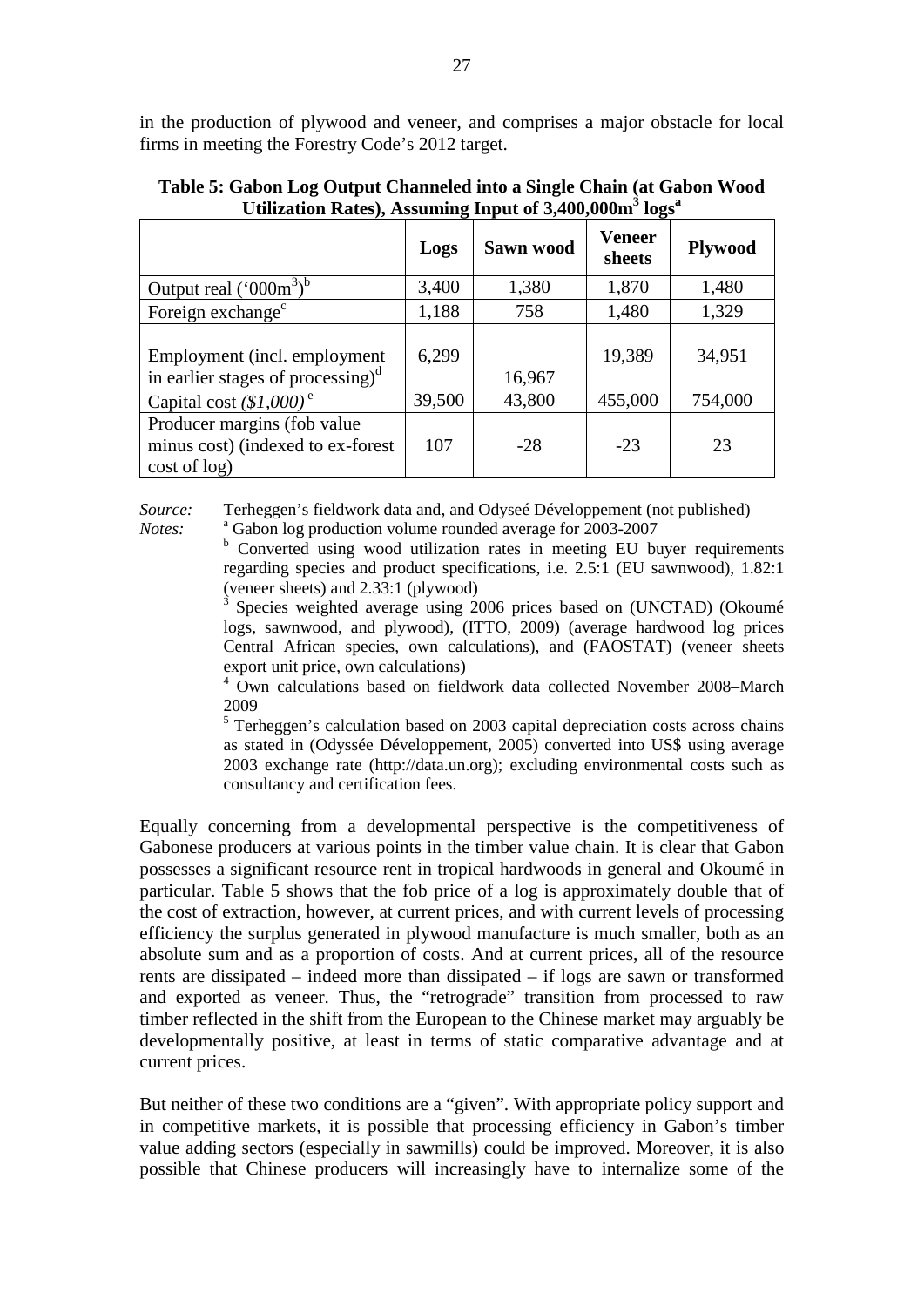environmental costs which are currently not reflected in timber prices and the prices of processed wood products. This may lead to an increase in the relative price of sawnwood, veneer and timber which will enable Gabonese producers to appropriate a larger portion of its timber rents in the processing stages of the timber and wood products value chain.

#### **4. CONCLUSIONS**

We began this paper by observing that the growth agenda in many low-income countries has focused disproportionately on the development of supply capabilities, rather than on the role played by demand in general, and by the nature of demand in particular. The focus of our analysis has been on the extent to which demand from low-income economies feeds through into the organization of GVCs in two particular respects – the importance of process and product standards, and the extent to which low-income exporting economies are constrained in their capacity to deepen value added in their chains. The context is one of a global economy where China and India – both low-income economies – are likely to be the major drivers of global demand, particularly in soft commodity sectors (producing foods such as cassava, and intermediate products such as timber) and in hard commodity sectors which produce the inputs required for the massive investments in infrastructure and housing as the giant Asian Driver Chinese and Indian economies urbanize rapidly (Kaplinsky and Farooki, 2010).

We explored two hypotheses on the likely outcome for southern economies as the demand driver switches from the north to the south by focusing on the cassava value chain in Thailand (Section 2) and the timber value chain in Gabon (Section 3). In both of these cases, Chinese demand is becoming increasingly dominant, reflecting the very rapid growth of a very large low-income economy. In the cassava sector, Chinese demand for food and energy has led to a derived demand for cassava, substituting for a rapidly declining EU market. In Gabon's case, northern demand for tropical logs has collapsed, whilst Chinese demand has mushroomed. In the case of timber the associated shift from differentiated to undifferentiated product demand is particularly clearly evidenced. Northern importers are focused on a narrow range of species, and buyers are much more demanding on log specifications, variety and quality than are Chinese buyers (who basically want large volumes at a low price).

With regard to the derived implications of this market shift for standards, it is clear that in both cases value chains feeding into a southern market are much less likely to be standards-intensive than those feeding into northern markets. This is very clearly evidenced in the timber sector, both in relation to government-imposed standards focusing on health and safety and for civil-society induced standards focusing on the environment. Cassava production is less standards-intensive but here, too, there is clear evidence that the move from a northern to a southern market leads to a significant reduction in the standards-intensity of value chains.

With regard to the move from a win-win north-south division of labor to a win-lose south-south division of labor, we observed similar trends in both Thailand's cassava value chain and Gabon's timber value chain. The change in final market from the EU to China effectively wiped out a key value added link in the Thai cassava value chain as Chinese demand for raw chips substituted for EU demand for processed pellets. On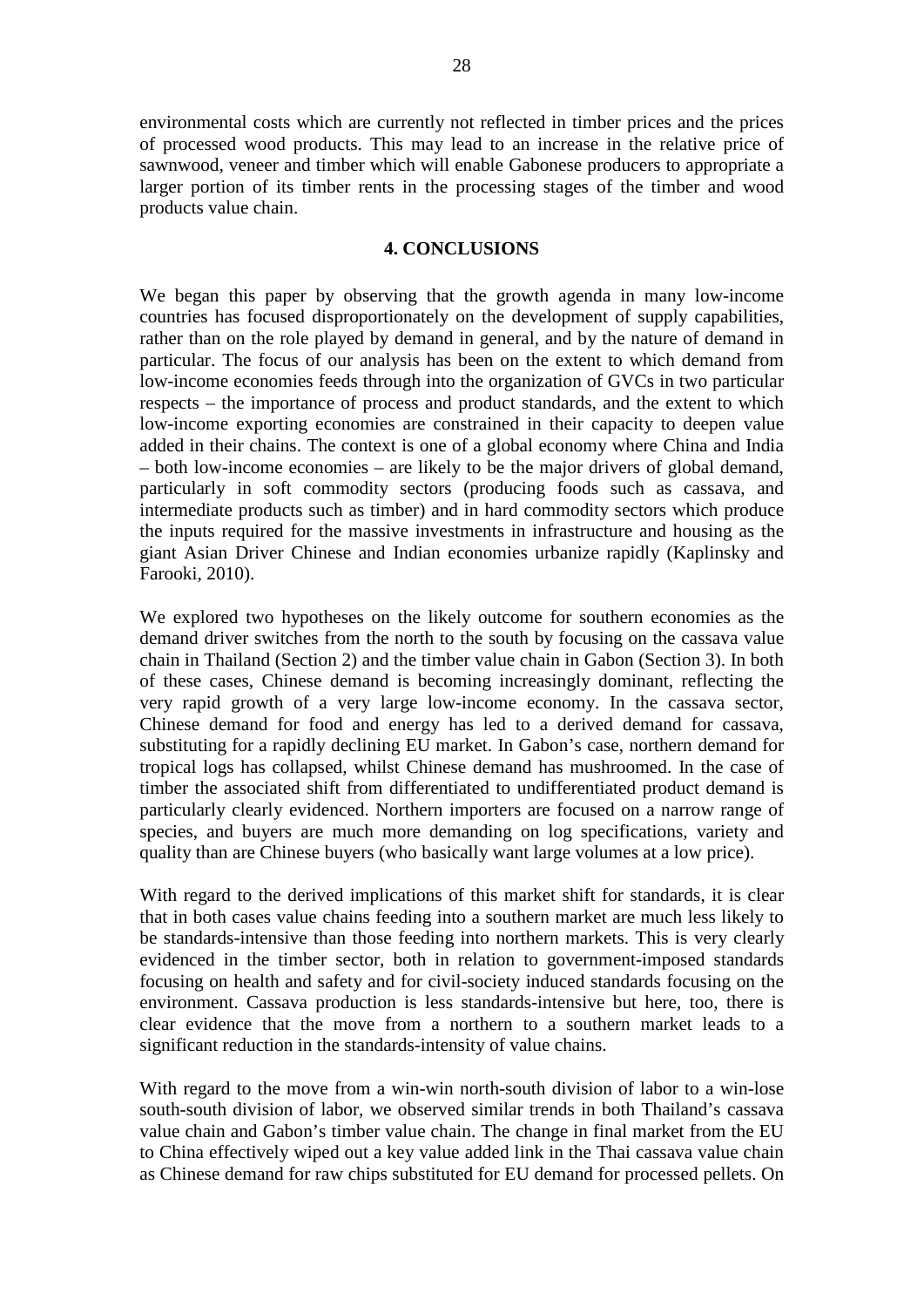the other hand, China also increased its demand for starch imports from Thailand, starch having a higher level of value added than either cassava chips or pellets. However, within starch, Chinese firms are seeking to command the higher value added and more technologically demanding niches, relegating Thai firms to the production of simple native starches. A similar story can be told for Gabon, where the Chinese market only demands unprocessed logs, whereas exports to the EU have increasingly comprised logs processed into sawnwood, veneers and plywood. This clearly evidences the competitive nature of industrial trajectories in southern trading economies which are more likely to have win-lose outcomes in specialization than in the case of win-win trade with northern economies.

So what are the wider implications of these findings? First, the growth implications are mixed and somewhat analogous to those associated with declining barter terms of trade. That is, the unit value added/price of commodity exports to China may fall, but augmented demand may increase total export incomes. Similarly, the challenge facing commodity exporters forced down the value added chain as Chinese demand grows is similar to that faced by developing country exporters in general who specialized in static dynamic comparative advantage. In this case, incomes may grow, but at the cost of falling capabilities. Chinese demand appears to force both the Thai cassava and the Gabon timber sector into low-technology, low-skill niches in their chains. This is reinforced by the lower requirement for standards in these value chains. Although standards also have their negative side – see below – they are promoting of managerial and skill competences in production. Another positive consequence of standards in production is that they most often reflect the need to compensate for nonprice externalities arising in production (for example, the loss of biodiversity) rather than just embodying ethical concerns (for example, in relation to minimum wages or child labor).

A further negative consequence of trade with China, India and other southern economies is that insofar as it involves lower degrees of value added, there will be a loss in employment and, in some cases, in investment surpluses.

On the other hand, the substitution of a southern for a northern driver of demand has many advantages for low-income countries and for participants in their value chains. Particularly in the context of sustained economic crisis in the north, it provides a dynamic and particularly rapid source of demand, allowing exporting economies and firms to reap scale economies and to reduce their costs. And, insofar as their previous trajectory may have been costly (as is arguably the case in Gabon's timber industry where industrial ambitions may be forcing the country to waste its resource rents in inefficient processing), being driven back into comparative advantage through trade with China and other southern economies may provide unintended benefits. Further, it is not axiomatic that all standards are developmentally beneficial in the context of low per capita incomes. The trade-offs in terms of lost employment and value added may be too high, for example, to justify the higher safety standards driving much legislation in the north or indeed to meet the ethical concerns of northern civil society. Finally, there will be complex and differentiated implications for different participants in southern value chains. For example, small firms and farmers who are currently largely excluded from participating in global value chains by the need to encompass high standards in their production for northern markets may now find that these barriers to entry are removed.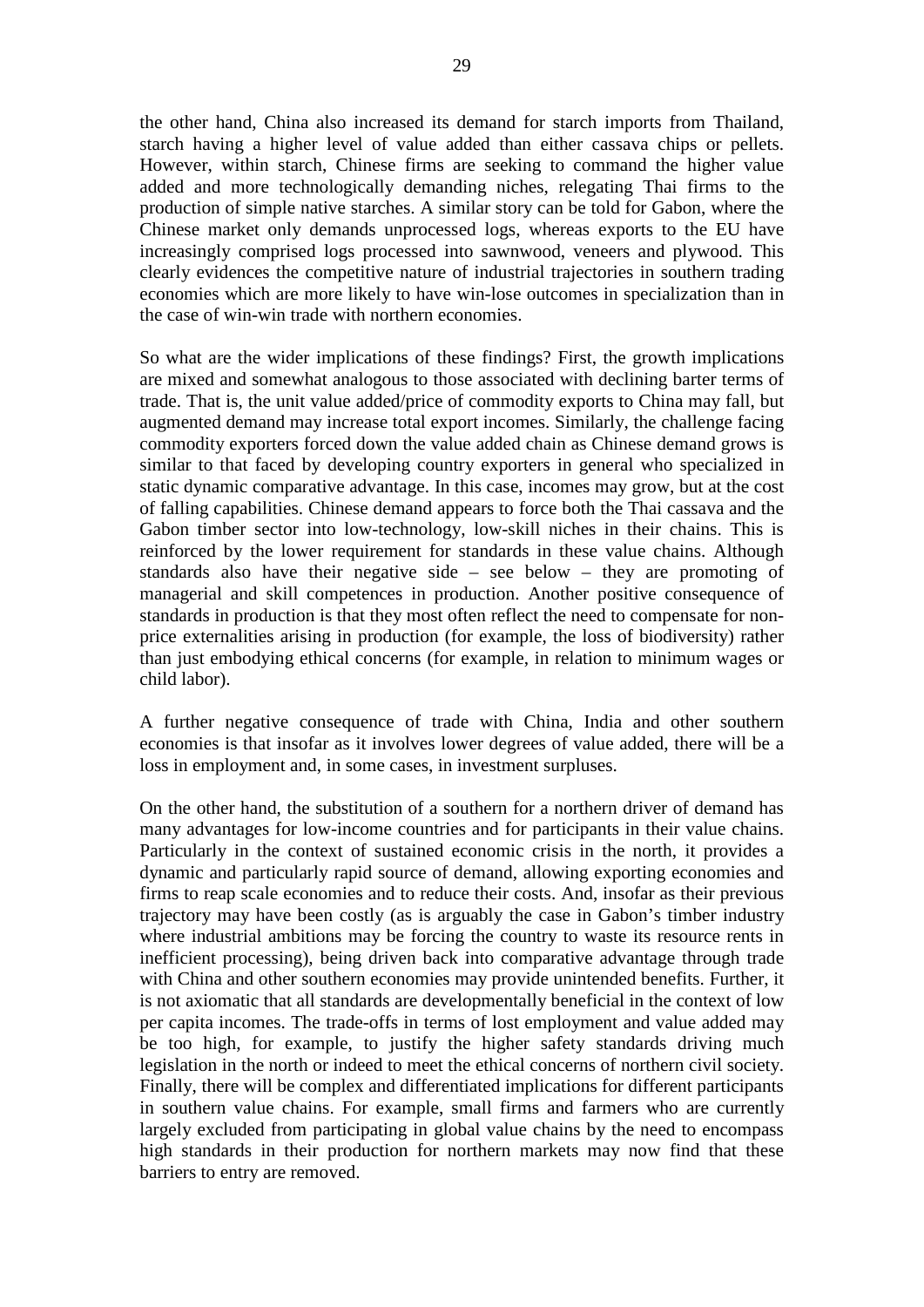#### **REFERENCES**

- Adams, M., and H.O Ma, (2002). *ITTO Tropical Forest Update: China's plywood industry takes off*. Yokohama: International Tropical Timber Organization.
- Bazett, M. (2000), Long-Term Changes in the Location and Structure of Forest Industries, World Bank/WWF.
- Bowyer, J. L., Howe, J., Guillery, P., and Fernholz, K. (2004), Trends In The Global Forest Sector and Implications for Forest Certification, Dovetail Partners, INC.
- Canby, K., Hewitt, J., Bailey, L., Katsigris, E., and Xiufang, S. (2008), Forest Products Trade between China and Africa: An Analysis of Import and Export Statistics, Washington, DC: Forest Trends.
- Castaño, J. (2002). The Booming Furniture Industry in China. Bois et Forêts des Tropiques*,, 277*(3).
- Changjin, S., C. Liqiao, C. Lijun, H. Lu, and S. Bass, S. (2008), Global Forest Product Chains - Identifying challenges and opportunities for China through a global commodity chain sustainability analysis, Manitoba: International Institute for Sustainable Development.
- Collomb, J.-G., J.-B. Mikissa, and S. Minnemeyer (2000), A First Look at Logging in Gabon, Washington, DC: World Resources Institute.
- Démurger, S., H. Yuanzhao, and Y. Weiyong, (2007), Forest management policies and resource balance in China: an assessment of the current situation, Groupe d'Analyse et de Théorie Economique.
- EIA Environmental Investigation Agency. (2005), Chinese Involvement in African Illegal Logging and Timber Trade, Washington, DC: US House of Representatives, Committee on International Relations, Subcommittee on Africa, Global Human Rights and International Operations.
- FAO (2007), State of the World's Forests 2007, Rome: Food and Agriculture Organization of the United Nations.
- FAO (2005), Global Forest Resources Assessment 2005 Progress towards sustainable forest management, Rome: Food and Agriculture Organization of the United Nations.
- FAOSTAT, database access dates as stated, from [http://faostat.fao.org/](http://faostat.fao.org/site/626/default.aspx#ancor)
- Farrella, E. P., E. Führer, D. Ryana, F. Andersson, R. Hüttl, R., and P. Piussi, (2000), "European forest ecosystems: building the future on the legacy of the past", Forest Ecology and Management*, 132*, 5-20.
- Gereffi, G. (1994), "The Organization of Buyer-Driven Global Commodity Chains: How U. S. Retailers Shape Overseas Production Networks", in G. Gereffi and M. Korzeniewicz (eds.), Commodity Chains and Global Capitalism, London: Praeger.
- Global Timber (2009). Info: China. Retrieved August, 2009, from [http://www.globaltimber.org.uk](http://www.globaltimber.org.uk/)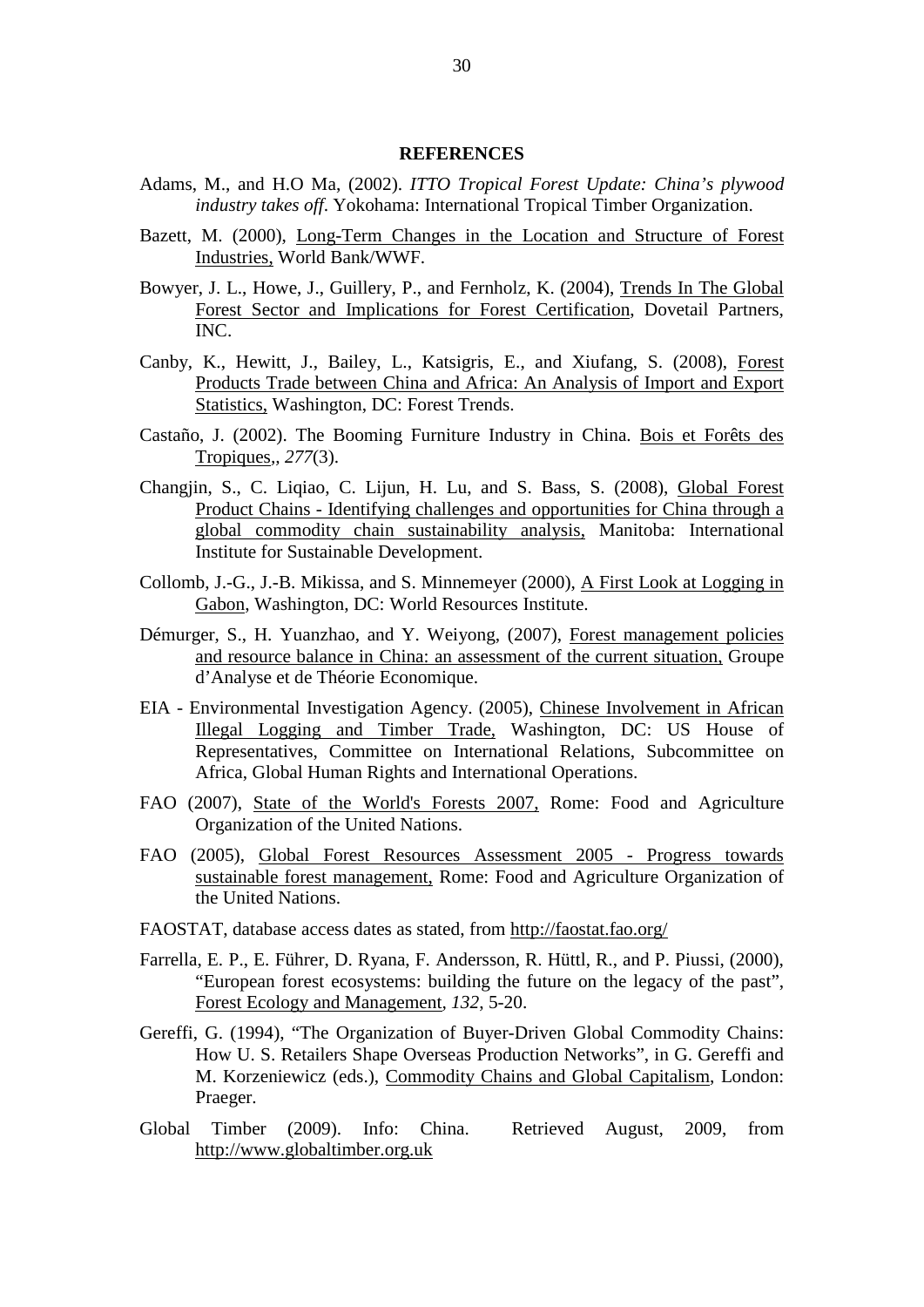- Grainger, A. (1995). The forest transition: an alternative approach. Area*,* 72(3), 242- 251.
- Greenpeace (2009). Partners in Crime: The UK timber trade, Chinese sweatshops and Malaysian robber barons in Papua New Guinea's rainforests. Amsterdam: Greenpeace International.
- Gulbrandsen, L. H., and D. Humphreys (2006), International Initiatives to Address Tropical Timber Logging and Trade The Fridtjof Nansen Institute.
- Humphreys, D. (2006), Logjam: Deforestation and the crisis of global governance, London: Earthscan Publications Ltd.
- ITTO (2005), ITTO Mission in support of the efforts by the Government of the Gabonese Republic to achieve the ITTO 2000 Objective and Sustainable Forest Management [Decision 2(XXIX)]. Yokohama: International Tropical Timber Organization.
- ITTO (2006), Status of Tropical Forest Management 2005: Gabon country profile, Yokohama: International Tropical Timber Organization.
- ITTO. (2009). Annual Review and Assessment of the World Timber Situation 2008, Yokohama: International Tropical Timber Organization.
- Jorgenson, A. K. (2008). Structural Integration and the Trees: An Analysis of Deforestation in Less-Developed Countries, 1990–2005, The Sociological Quarterly, 49*,* 503–527.
- Kaplinsky, R. (1994), Easternisation: The Spread of Japanese Management Techniques to Developing Countries, London: Frank Cass.
- Kaplinsky, R., and M. Farooki (2010), "What are the Implications for Global Value Chains when the Market Shifts from the North to the South?" World Bank Policy Research Working Paper, 5205, Washington: World Bank.
- Kaplinsky, R. and M. Morris (2001), A Handbook for Value Chain Research, http://asiandrivers.open.ac.uk/documents/Value\_chain\_Handbook\_RKMM\_N ov\_2001.pdf
- Katsigris, E., Bull, G., White, A., Barr, C., Barney, K., Bun, Y., et al. (2002), The China Forest Products Trade: Overview of Asia-Pacific Supplying Countries, Impacts, and Implications*,* Forest Trends.
- Kauppi, P. E., Ausubel, J. H., Fang, J., Mather, A. S., Sedjo, R. A., and Waggoner, P. E. (2006), "Returning forests analyzed with the forest identity", PNAS*, 103*  (46), 17574–17579.
- Kozak, R., and K. Canby, K. (2007), Why China Prefers Logs Explaining the Prevalence of Unprocessed Wood in China's Timber Imports, Washington, DC: Forest Trends.
- Leigh, D., and J.-P. Olters, (2006), Natural-Resource Depletion, Habit Formation, and Sustainable Fiscal Policy: Lessons from Gabon, Washington, DC: International Monetary Fund.
- Mather, A. (1992), The forest transition, Area*, 24*(4), 367-379.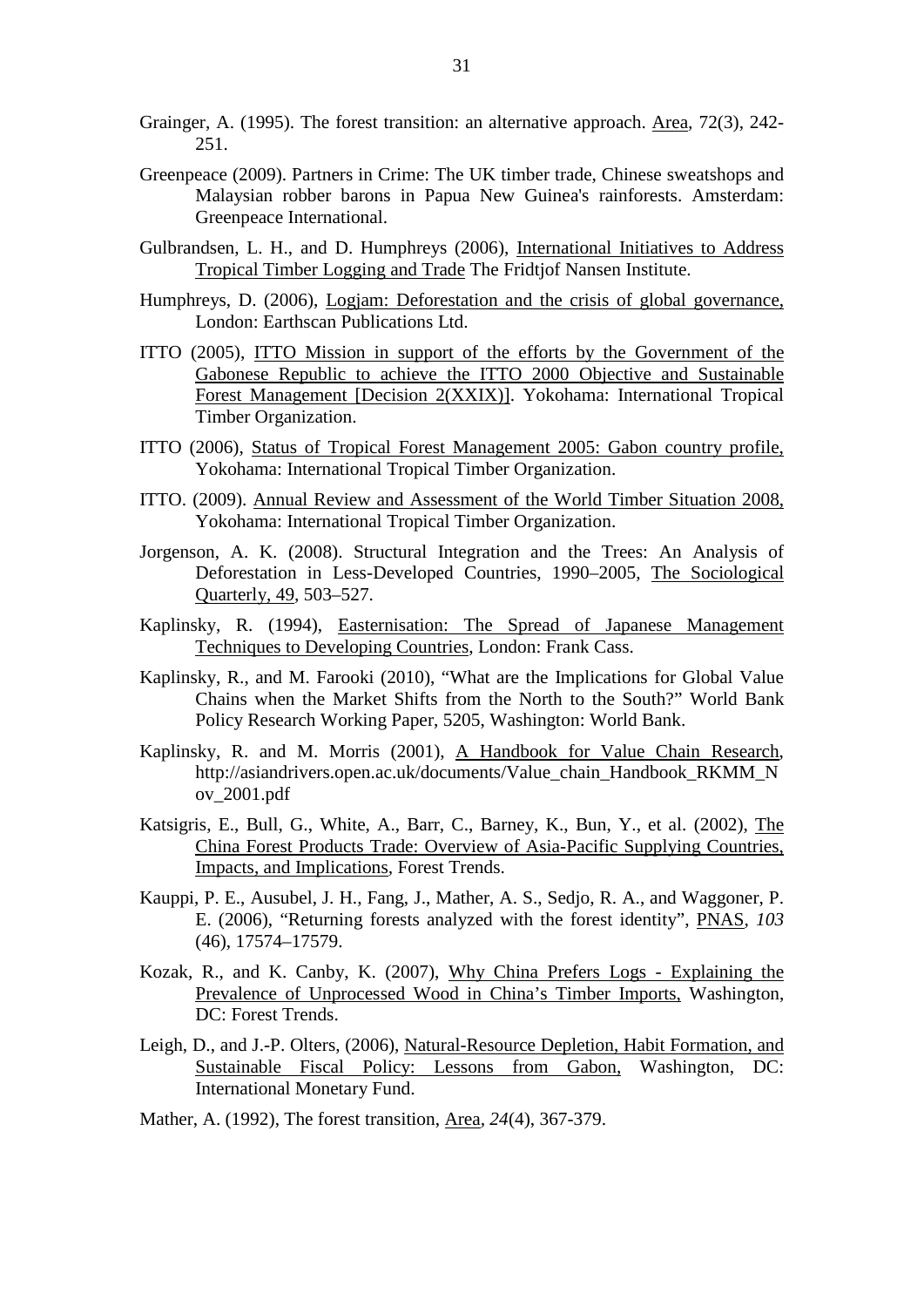- Mather, A. (2001), "Forests of Consumption: Post-productivism, post-materialism, and the post-industrial forest", Environment and Planning C: Government and Policy*, 19*(2), 249 – 268.
- Mather, A., and C. Needle (1999) Development, democracy and forest trends. Global Environmental Change*, 9*, 105-118.
- Mather, A., and C. Needle (1998). The forest transition: a theoretical basis. Area*, 30*  (2), 117-124.
- Melhado, O. (2007), Optimal Taxation in the Forestry Sector in the Congo Basin: The Case of Gabon, Washington, DC: International Monetary Fund.
- Methot, P., and A. Ndongou (2009), Atlas Forestier Interactif du Gabon. Washington, DC: World Resources Institute. New York, Oxford University Press.
- Nilsson, S. (1999), Do We Have Enough Forests?, International Union of Forestry Research Organizations.
- Odyssée Développement. (2005), *Étude de la contribution du secteur forestier à l'économie gabonaise,* Agence Française de Développement.
- OECD (2009), African Economic Outlook 2009: Country Profile Gabon. Paris: Organisation for Economic Co-operation and Development.
- OAE Office of Agricultural Economics OAE (2006), A Study on the Export Potential of Thai Cassava Chips Export to China after Thailand-China Free Trade Agreement (translated from Thai), Agricultural Economic Research No. 114, Ministry of Agriculture and Cooperatives: Bangkok
- Piore M. J. and C. Sabel (1984), The Second Industrial Divide: Possibilities for Prosperity, N. York: Basic Books.
- Pro Forest (2009). Guidance on effective ways to work with Chinese officials and suppliers. Oxford: ProForest
- Roonnaphai, N. (2006), "Pathways out of Poverty through Cassava, Maize and Soybean in Thailand", CAPSA Working Paper No. 93, UNESCAP: Bangkok
- Rudel, T. K., O.T. Coomes, E. Moran, F. Achard, A. Angelsen and J. Xu, J. (2005), "Forest transitions: towards a global understanding of land use change", Global Environmental Change Part A*,* 15(1), 23-31
- SEPBG (2009) Evolution des volumes exportes de 2000 à 2008 par essence. Libreville Société d'Exploitation des Parcs à Bois du Gabon.
- Söderling, L. (2006), "After the Oil: Challenges Ahead in Gabon", Journal of African Economies*,* 15(1), 117-148.
- Stark, T., and S. P. Cheung (2006), Sharing the Blame: Global Consumption and China's Role in Ancient Forest Destruction, Greenpeace International and Greenpeace China.
- Stringer, C. (2006), "Forest Certification and Changing Global Commodity Chains", Journal of Economic Geography, 6, 701–722.
- Sun, C., Chen, L., Chen, L., Han, L., Bass, S. (2008). Global Forest Product Chains: Identifying challenges and opportunities for China through a global commodity chain sustainability analysis. Manitoba: International Institute for Sustainable Development (IISD).